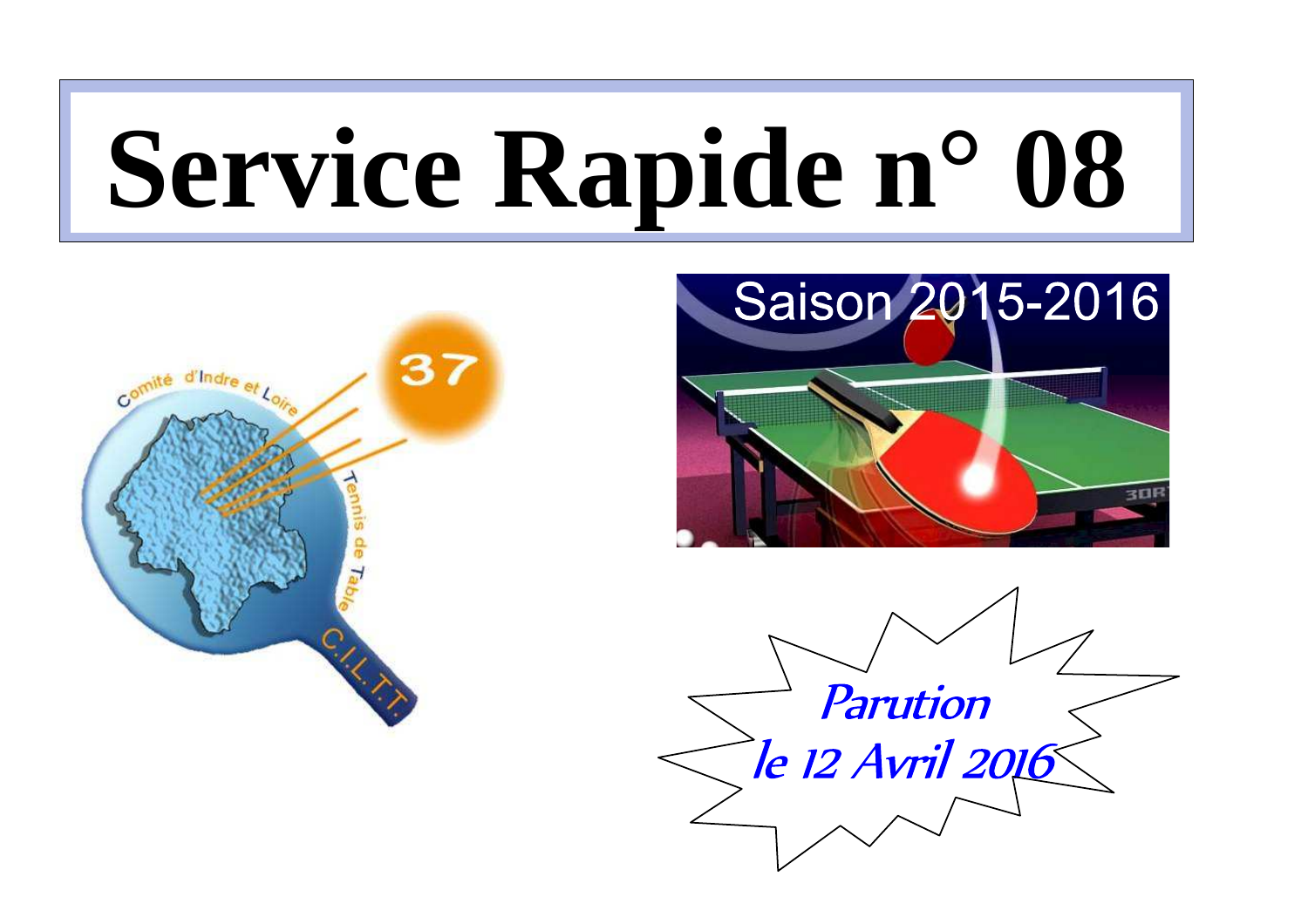# **PRE-REGIONALE**

#### 6ème journée (2è phase)

TT ST GENOUPH 3 - TT JOUE LES TOURS 8 6 AS VERETZ TT 2 - TT JOUE LES TOURS 7 7 7 3 TT JOUE LES TOURS 7 13 6 3 1 2 0 0 C.S. LA MEMBROLLE 1 - AS VERETZ TT 1 10 4 10 US RENAUDINE TT 2 - USE AVOINE-BEAUMONT 2 13

- 
- - -

|                | Rg | Equipe                | PТ |   | ν              | N        | D        | Р        | F        |
|----------------|----|-----------------------|----|---|----------------|----------|----------|----------|----------|
|                | 1  | US RENAUDINE TT 2     | 17 | 6 | 5              | 1        | $\Omega$ | $\Omega$ | $\Omega$ |
| 8              |    | TT JOUE LES TOURS 8   | 17 | 6 | 5              | 1        | $\Omega$ | $\Omega$ | $\Omega$ |
|                | 3  | TT JOUE LES TOURS 7   | 13 | 6 | 3              | 1        | 2        | 0        | $\Omega$ |
| $\overline{4}$ | 4  | TT ST GENOUPH 3       | 12 | 6 | 3              | $\Omega$ | 3        | $\Omega$ | $\Omega$ |
| 1              | 5  | AS VERETZ TT 2        | 11 | 6 | 2              | 1        | 3        | $\Omega$ | $\Omega$ |
|                | 6  | C.S. LA MEMBROLLE 1   | 10 | 6 | $\overline{2}$ | $\Omega$ | 4        | 0        | $\Omega$ |
|                | 7  | AS VERETZ TT 1        | 8  | 6 | 1              | $\Omega$ | 5        | $\Omega$ | $\Omega$ |
|                |    | USE AVOINE-BEAUMONT 2 | 8  | 6 |                | 0        | 5        | $\Omega$ | $\Omega$ |

# **DEPARTEMENTALE 1**

#### **POULE A**

#### 6ème journée (2è phase)

TT BLERE V.C. 2  $-$  RS ST CYR/LOIRE 3 2 16 A.S. FONDETTES 4 - U.S. GENILLE TT 1 6 12 A.S MONTLOUIS/LOIRE 2 - TT PARCAY MESLAY 2 16

- TTC du LOCHOIS 1 TT JOUE LES TOURS 9 13
	-

|                | Rg | Equipe                   | PT | J | ٧              | N        | D | P        | F        |
|----------------|----|--------------------------|----|---|----------------|----------|---|----------|----------|
|                |    | <b>RS ST CYR/LOIRE 3</b> | 17 | 6 | 5              | 1        | 0 | 0        | $\Omega$ |
| 6              | 2  | A.S. FONDETTES 4         | 14 | 6 | 4              | 0        | 2 | 0        | $\Omega$ |
| 5              | 3  | U.S. GENILLE TT 1        | 13 | 6 | 3              | 1        | 2 | 0        | $\Omega$ |
| 2              | 4  | A.S MONTLOUIS/LOIRE 2    | 12 | 6 | 3              | 0        | 3 | 0        | $\Omega$ |
| $\overline{2}$ | 5  | TT JOUE LES TOURS 9      | 11 | 6 | 2              | 1        | 3 | $\Omega$ | $\Omega$ |
|                | -  | TTC du LOCHOIS 1         | 11 | 6 | $\overline{2}$ | 1        | 3 | 0        | $\Omega$ |
|                | 7  | BLERE V.C. 2             | 10 | 6 | $\overline{2}$ | $\Omega$ | 4 | $\Omega$ | $\Omega$ |
|                | 8  | TT PARCAY MESLAY 2       | 7  | 6 | 1              | 0        | 4 | 0        |          |

## **POULE B**

|  |  |  | - RS ST CYR/LOIR |  |
|--|--|--|------------------|--|
|  |  |  |                  |  |

- 
- -



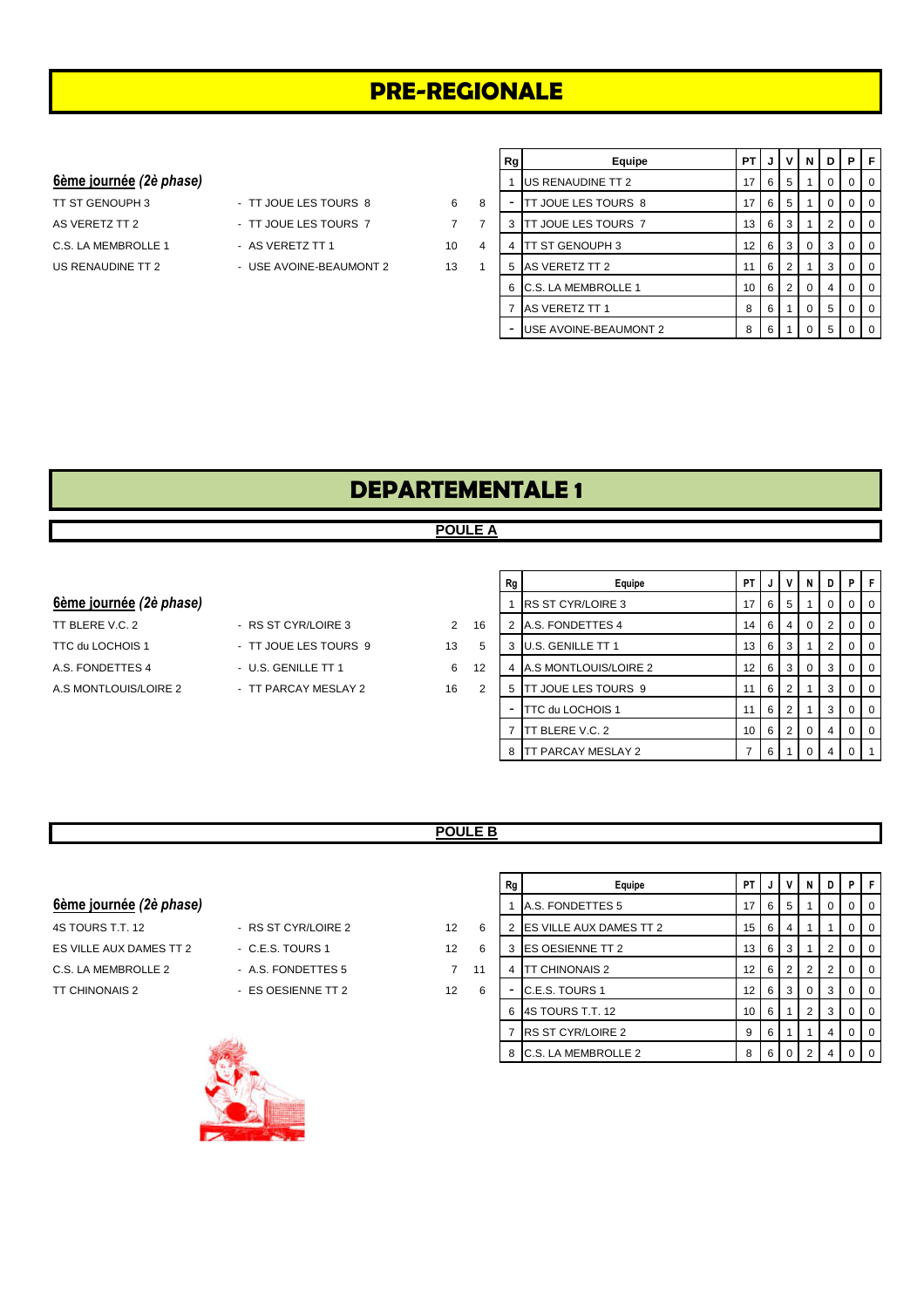## **POULE A**

#### 6ème journée (2è phase)

- TT PARCAY MESLAY 3 A.T.T. AZAY-SUR-CHER 1 15 A.S.T.T. ESVRES 2 - TT JOUE LES TOURS 10 13
	-
- A.C. AMBOISE 2 ES RIDELLOIS TT 1 10 10
- U.S. VERNOU 1 <sup>-</sup> TT MONTS ARTANNES 2 13

|   | Rg | Equipe                   | PT | J | v | N        | D | P        | F        |
|---|----|--------------------------|----|---|---|----------|---|----------|----------|
|   |    | <b>ES RIDELLOIS TT 1</b> | 16 | 6 | 5 | $\Omega$ | 1 | $\Omega$ | $\Omega$ |
| 3 | 2  | A.C. AMBOISE 2           | 15 | 6 | 4 | 1        | 1 | 0        | 0        |
| 5 | 3  | U.S. VERNOU 1            | 12 | 6 | 3 | $\Omega$ | 3 | 0        | 0        |
| 8 |    | A.T.T. AZAY-SUR-CHER 1   | 12 | 6 | 2 | 2        | 2 | 0        | $\Omega$ |
| 5 |    | A.S.T.T. ESVRES 2        | 12 | 6 | 2 | 2        | 2 | $\Omega$ | 0        |
|   |    | TT PARCAY MESLAY 3       | 12 | 6 | 3 | $\Omega$ | 3 | 0        | $\Omega$ |
|   | 7  | TT JOUE LES TOURS 10     | 9  | 6 | 1 | 1        | 4 | $\Omega$ | $\Omega$ |
|   | 8  | TT MONTS ARTANNES 2      | 8  | 6 |   | 0        | 5 | 0        | $\Omega$ |

#### **POULE B**

#### **6ème journée** (2è phase)

- 4S TOURS T.T. 14 A.T.T.ST ANTOINE DU ROCHER 1 11 7
- RS ST CYR/LOIRE 4 BEAUJARDIN BCT 2 11 7
- TT CASTELVALERIE 1 R.C. BALLAN 2 4 14
- TT CHINONAIS 3 ATT LANGEAIS-CINQ MARS 2 14 4

| Rg | Equipe                       | PT | J | v | N | D              | Р | F        |
|----|------------------------------|----|---|---|---|----------------|---|----------|
| 1  | R.C. BALLAN 2                | 18 | 6 | 6 | 0 | 0              | O | 0        |
| 2  | <b>TT CHINONAIS 3</b>        | 16 | 6 | 5 | 0 |                | O | 0        |
| 3  | 4S TOURS T.T. 14             | 12 | 6 | 3 | 0 | 3              | O | 0        |
| -  | <b>IRS ST CYR/LOIRE 4</b>    | 12 | 6 | 3 | 0 | 3              | 0 | $\Omega$ |
| 5  | <b>BEAUJARDIN BCT 2</b>      | 11 | 6 | 3 | 0 | $\overline{2}$ | 0 |          |
| 6  | ATT LANGEAIS-CINQ MARS 2     | 10 | 6 | 2 | 0 | 4              | Ω | $\Omega$ |
| 7  | A.T.T.ST ANTOINE DU ROCHER 1 | 8  | 6 |   | 0 | 5              | 0 | 0        |
|    | TT CASTELVALERIE 1           | 8  | 6 |   |   | 5              |   |          |

#### **POULE C**

|                     | 6ème journée (2è phase) |  |  |  |  |  |  |  |  |  |
|---------------------|-------------------------|--|--|--|--|--|--|--|--|--|
| $10.701100.77$ $10$ |                         |  |  |  |  |  |  |  |  |  |

- 
- 
- A.S.T.T. ESVRES 1 AS SAVONNIERES 2 9
- STE MAURE TT 2 ATT LANGEAIS-CINQ MARS 3 9

|                                |                            |   |    | Rg | Equipe                     | <b>PT</b>       |     |   | N I            | D            | PF        |
|--------------------------------|----------------------------|---|----|----|----------------------------|-----------------|-----|---|----------------|--------------|-----------|
| <u>6ème journée (2è phase)</u> |                            |   |    |    | P.L. PAUL BERT 1           | 16              | 6   | 4 | $\overline{2}$ | U.           | $0$   $0$ |
| 4S TOURS T.T. 13               | - P.L. PAUL BERT 1         | 3 | 15 |    | T.T. BENAIS 1              | 15              | -6  | 4 |                |              | $0$   $0$ |
| ES RIDELLOIS TT 2              | - T.T. BENAIS 1            | 0 | 18 |    | 3 ATT LANGEAIS-CINQ MARS 3 | 14              | - 6 | 3 | 2              |              | $0$   $0$ |
| A.S.T.T. ESVRES 1              | - AS SAVONNIERES 2         | 9 | 9  |    | 4 ISTE MAURE TT 2          | 13 <sup>1</sup> | -6  | 3 |                | $\mathbf{2}$ | $0$   $0$ |
| STE MAURE TT 2                 | - ATT LANGEAIS-CINQ MARS 3 | 9 | 9  |    | 5 AS SAVONNIERES 2         | 12              | 6   | 2 | 2              | $\mathbf{2}$ | $0$   $0$ |
|                                |                            |   |    |    | 6 A.S.T.T. ESVRES 1        |                 | -6  | 2 |                | 3            | $0$   $0$ |
|                                |                            |   |    |    | 4S TOURS T.T. 13           | 9               | b   |   |                | 4            | $0$   $0$ |
|                                |                            |   |    | 8  | <b>IES RIDELLOIS TT 2</b>  | 6               |     |   |                | 6            | 0 1 0     |

#### **POULE D**

- 
- 
- 
- 
- Rg **PT | J | V | N | D | P | F 6ème journée (2è phase)** 1 TT MONTS ARTANNES 3 16 6 4 2 0 0 0 BEAUJARDIN BCT 3 - E.S. VILLE AUX DAMES TT 3 9 9 2 ST AVERTIN SPORTS 3  $\begin{bmatrix} 14 & 6 & 3 & 2 & 1 & 0 & 0 \\ 0 & 3 & 2 & 1 & 0 & 0 & 0 \\ 0 & 0 & 0 & 0 & 0 & 0 & 0 \\ 0 & 0 & 0 & 0 & 0 & 0 & 0 \\ 0 & 0 & 0 & 0 & 0 & 0 & 0 \\ 0 & 0 & 0 & 0 & 0 & 0 & 0 \\ 0 & 0 & 0 & 0 & 0 &$ TT CORMERY-TRUYES 2 - TT SEMBLANCEEN 1 8 10 3 E.S. VILLE AUX DAMES TT 3  $13 \mid 6 \mid 3 \mid 1 \mid 2 \mid 0 \mid 0$ ST AVERTIN SPORTS 3 - TT MONTS ARTANNES 3 9 9 4 STE MAURE TT 1 12 6 2 2 2 0 0 STE MAURE TT 1  $A.C.$  AMBOISE 1 18 F  $\vert$  - BEAUJARDIN BCT 3  $\vert 12 \vert 6 \vert 2 \vert 2 \vert 2 \vert 0 \vert 0$ 6 TT CORMERY-TRUYES 2 11 6 2 1 3 0 0 TT SEMBLANCEEN 1 11 6 2 1 3 0 0 8 A.C. AMBOISE 1 6 6 0 1 4 0



- 
- 
- 
- 
- 4S TOURS T.T. 13 P.L. PAUL BERT 1 3 1: ES RIDELLOIS TT 2 <sup>-</sup> T.T. BENAIS 1 0 1
	-
- 
-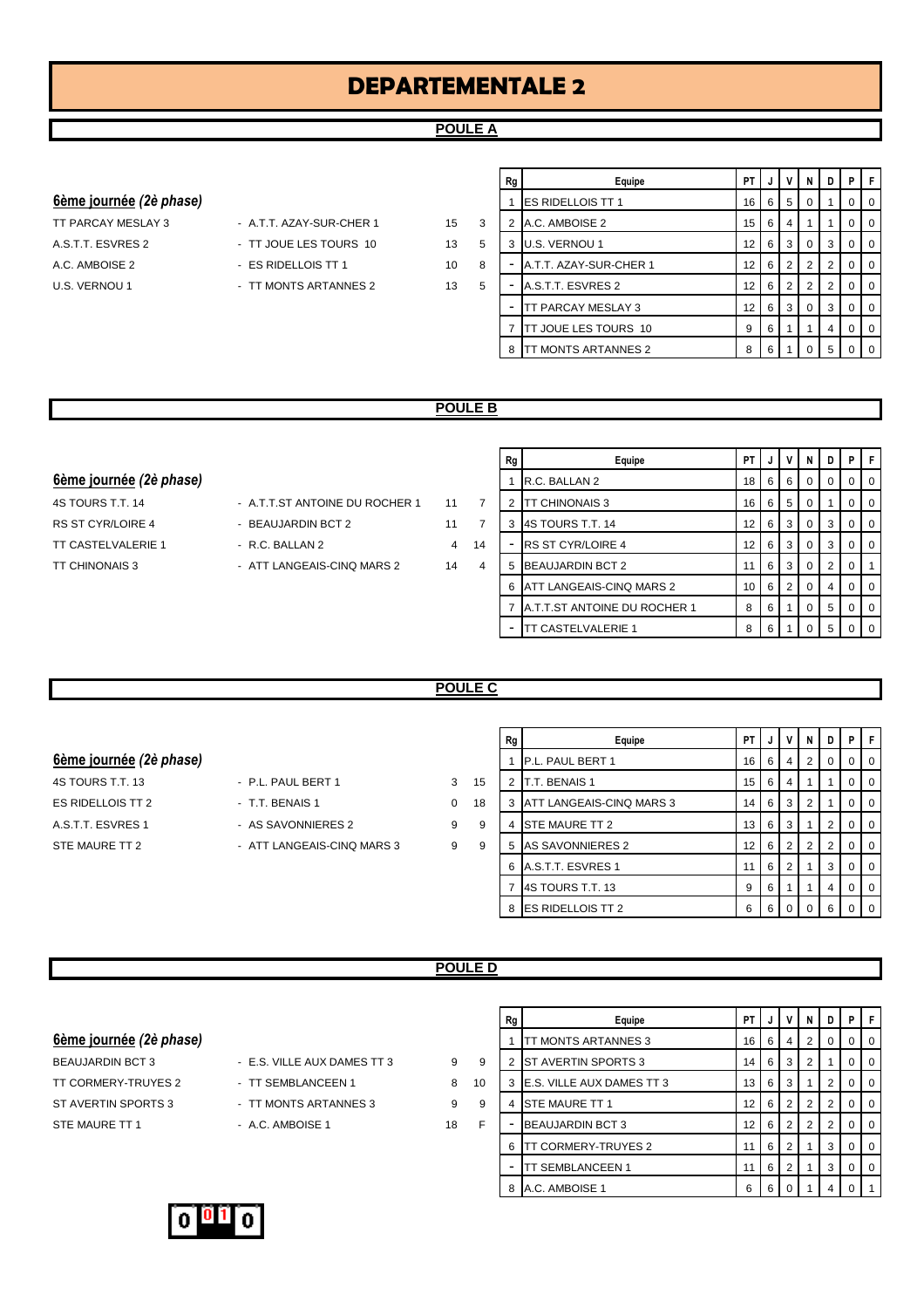#### **POULE A**

#### 6ème journée (2è phase)

- RS ST CYR/LOIRE 5 A.T.T. AZAY-SUR-CHER 2 14 C.S. LA MEMBROLLE 4 - 4S TOURS T.T. 15 6
- U.S. VERNOU 3 E.S. VILLE AUX DAMES TT 4 2 2 10 US RENAUDINE TT 4 - TT JOUE LES TOURS 12 3 10
	-

|    | Rg | Equipe                    | PT | J | v              | N        | D        | P        | F        |
|----|----|---------------------------|----|---|----------------|----------|----------|----------|----------|
|    |    | US RENAUDINE TT 4         | 18 | 6 | 6              | $\Omega$ | $\Omega$ | 0        | $\Omega$ |
| 8  | 2  | TT JOUE LES TOURS 12      | 16 | 6 | 5              | $\Omega$ | 1        | 0        | $\Omega$ |
| 8  | 3  | 4S TOURS T.T. 15          | 13 | 6 | 3              | 1        | 2        | 0        | $\Omega$ |
| 4  |    | <b>RS ST CYR/LOIRE 5</b>  | 13 | 6 | 3              | 1        | 2        | 0        | $\Omega$ |
| 12 | 5  | A.T.T. AZAY-SUR-CHER 2    | 10 | 6 | $\overline{2}$ | $\Omega$ | 4        | 0        | $\Omega$ |
|    |    | E.S. VILLE AUX DAMES TT 4 | 10 | 6 | $\overline{2}$ | $\Omega$ | 4        | 0        | $\Omega$ |
|    |    | U.S. VERNOU 3             | 10 | 6 | $\overline{2}$ | $\Omega$ | 4        | 0        | $\Omega$ |
|    | 8  | C.S. LA MEMBROLLE 4       | 6  | 6 | 0              | $\Omega$ | 6        | $\Omega$ | $\Omega$ |

#### **POULE B**

| 6ème journée (2è phase) |  |
|-------------------------|--|
|                         |  |

- 
- US LA RICHE TT 2 4S TOURS T.T. 17 10 US RENAUDINE TT 5 T.T. METTRAY 1 11 ST AVERTIN SPORTS 4 - LARCAY T.T. 1 6 1 A.C. AMBOISE 3 - TT PARCAY MESLAY 5 9

|                                |                      |    |    | Rg | Equipe                     |   | PTIJI    | VI.            | <b>N</b>       | D | <b>P</b> F |
|--------------------------------|----------------------|----|----|----|----------------------------|---|----------|----------------|----------------|---|------------|
| <u>6ème journée (2è phase)</u> |                      |    |    |    | <b>IUS RENAUDINE TT 5</b>  |   | 18 6 6   |                | $\mathbf 0$    | 0 | $0$   0    |
| US LA RICHE TT 2               | - 4S TOURS T.T. 17   | 10 | 8  |    | <b>T.T. METTRAY 1</b>      |   | $16$ 6 5 |                | - 0            |   | $0$   0    |
| US RENAUDINE TT 5              | - T.T. METTRAY 1     | 11 |    | 3  | LARCAY T.T. 1              |   | $12$ 6 3 |                | $\overline{0}$ | 3 | $01$ 0     |
| ST AVERTIN SPORTS 4            | - LARCAY T.T. 1      | 6  | 12 |    | 4S TOURS T.T. 17           |   | $12$ 6 3 |                | 0              | 3 | $01$ 0     |
| A.C. AMBOISE 3                 | - TT PARCAY MESLAY 5 | 9  | 9  | 5  | <b>ST AVERTIN SPORTS 4</b> |   | $11$   6 | $\vert$ 2      |                | 3 | $0$   0    |
|                                |                      |    |    |    | US LA RICHE TT 2           |   | $11$ 6   | $\overline{2}$ |                | 3 | $0$   0    |
|                                |                      |    |    |    | TT PARCAY MESLAY 5         | 9 | 6        |                |                | 4 | $0$   0    |
|                                |                      |    |    |    | 8 A.C. AMBOISE 3           |   |          | 60             |                | 5 | $0$   0    |

#### **POULE C**

|                | Rg | Equipe                  | PT | J | ٧ | N        | D | P | F        |
|----------------|----|-------------------------|----|---|---|----------|---|---|----------|
|                | 1  | US RENAUDINE TT 3       | 17 | 6 | 5 |          | 0 | 0 | $\Omega$ |
| 5              | 2  | US LA RICHE TT 1        | 16 | 6 | 5 | $\Omega$ |   | 0 | $\Omega$ |
| $\overline{1}$ | 3  | <b>BEAUJARDIN BCT 4</b> | 15 | 6 | 4 |          |   | ი | $\Omega$ |
| $6^{\circ}$    | 4  | TT BLERE V.C. 3         | 13 | 6 | 3 |          | 2 | O | $\Omega$ |
| $\overline{7}$ |    | U.S. VERNOU 2           | 13 | 6 | 3 |          | 2 | O | $\Omega$ |
|                | 6  | ST AVERTIN SPORTS 5     | 8  | 6 | 1 | 0        | 5 | 0 | $\Omega$ |
|                |    | U.S. GENILLE TT 2       | 8  | 6 | 1 | O        | 5 | O | $\Omega$ |
|                | 8  | LARCAY T.T. 2           | 6  | 6 | 0 | 0        | 6 | 0 | 0        |

## 6ème journée (2è phase)

US LA RICHE TT 1 <sup>-</sup> ST AVERTIN SPORTS 5 13 U.S. GENILLE TT 2 - U.S. VERNOU 2 7 1 LARCAY T.T. 2 **DEALL ASSESSED ASSESSED ASSESSED ASSESSED ASSESSED ASSESSED ASSESS** BEAUJARDIN BCT 4 - TT BLERE V.C. 3 11

**POULE D**

|  | 6ème journée (2è phase) |  |  |  |
|--|-------------------------|--|--|--|
|--|-------------------------|--|--|--|

| ATT LANGEAIS-CINQ MARS 5 |  |
|--------------------------|--|
| <b>ES RIDELLOIS TT 4</b> |  |
| 4S TOURS T.T. 16         |  |
| <b>TT CHINONAIS 4</b>    |  |



| - ST MICHEL T.T. 1<br>- T.T. BENAIS 2<br>- R.C. BALLAN 3<br>- C.P. VEIGNE 1 |  |                |    |    |                             |      |        |     |              |                      |   |                |  |
|-----------------------------------------------------------------------------|--|----------------|----|----|-----------------------------|------|--------|-----|--------------|----------------------|---|----------------|--|
|                                                                             |  |                |    | Rg | Equipe                      | PT I | JI     | V   | N            | D                    |   | PF             |  |
| 6èm <u>e journée</u> (2è <i>phase)</i>                                      |  |                |    |    | C.P. VEIGNE 1               |      | $18$ 6 | - 6 | $\mathbf{0}$ | 0                    |   | $01$ 0         |  |
| ATT LANGEAIS-CINQ MARS 5                                                    |  | 9              | 9  |    | 4S TOURS T.T. 16            | 14 I | 6      | 4   | 0            | $\mathbf{2}^{\circ}$ |   | $01$ 0         |  |
| ES RIDELLOIS TT 4                                                           |  | 3              | 15 |    | R.C. BALLAN 3               | 14 I | 6      | 4   | 0            | $\mathbf{2}^{\circ}$ |   | $0$   $0$      |  |
| 4S TOURS T.T. 16                                                            |  | 11             |    |    | TT CHINONAIS 4              | 14 I | 6      | 4   | 0            |                      |   | $0$   $0$      |  |
| TT CHINONAIS 4                                                              |  | $\overline{7}$ | 11 | 5  | T.T. BENAIS 2               | 12 I | 6      | -3  | 0            | 3                    |   | $01$ 0         |  |
|                                                                             |  |                |    | 6  | ATT LANGEAIS-CINQ MARS 5    | 9    | 6      |     |              |                      | 0 | $\overline{0}$ |  |
|                                                                             |  |                |    |    | <b>ST MICHEL T.T. 1</b>     | 9    | 6      |     |              |                      |   | $01$ 0         |  |
| $-10$                                                                       |  |                |    |    | 8 <b>IES RIDELLOIS TT 4</b> | 6    | 6      |     | $\mathbf{0}$ | 6                    |   | $01$ 0         |  |

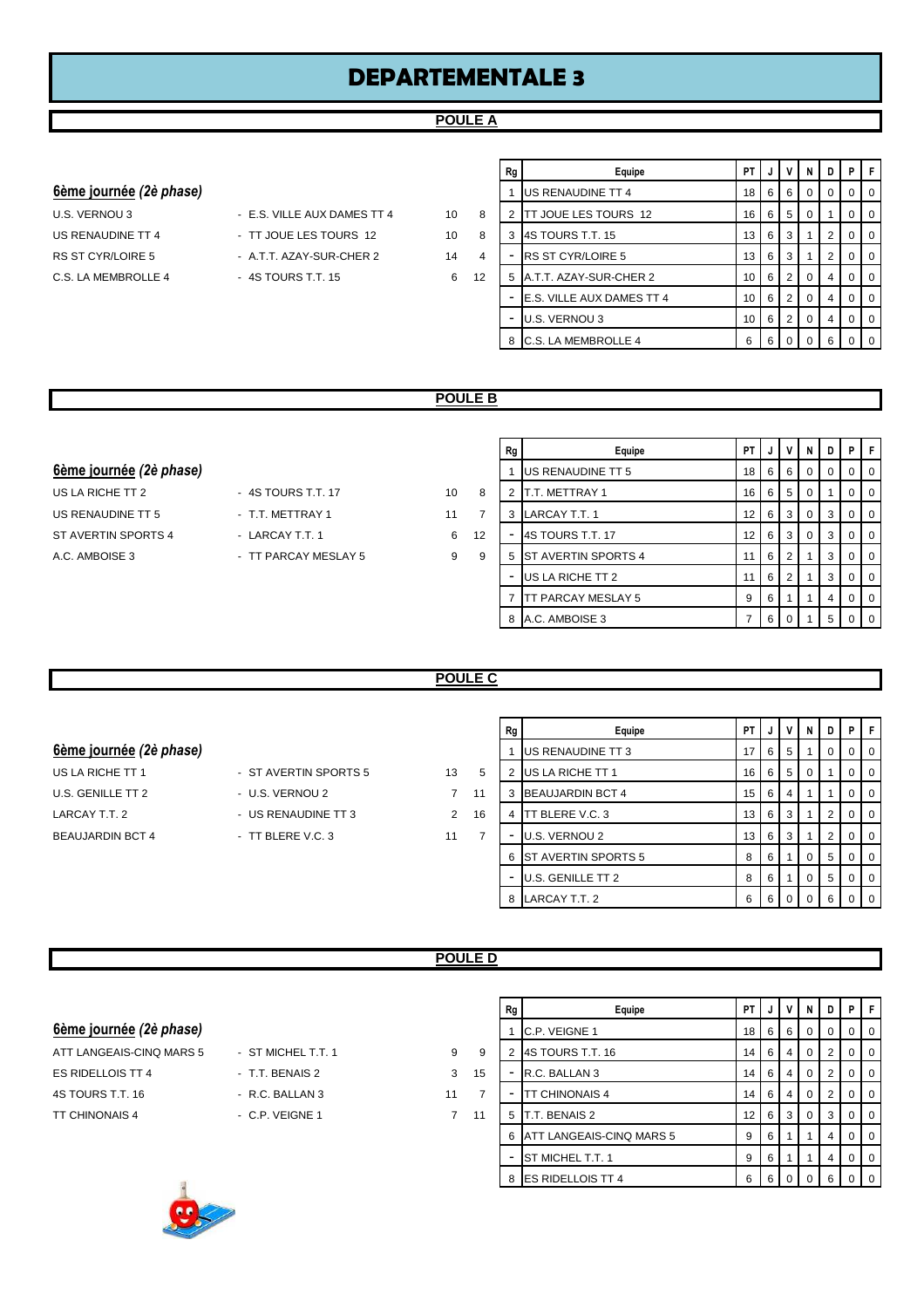#### **POULE E**

#### 6ème journée (2è phase)

| A.P. ABILLY 1              | $-$ A.P. S |
|----------------------------|------------|
| TTC du LOCHOIS 2           | - AS VE    |
| U.S. CHAMBRAY-LES-TOURS 3  | - ESRII    |
| P.P.C. ST MARTIN LE BEAU 1 | $-TTST$    |
|                            |            |

| - A.P. ST SENOCH 1  |  |
|---------------------|--|
| - AS VERETZ TT 3    |  |
| - ES RIDELLOIS TT 5 |  |
| - TT ST GENOUPH 4   |  |

|                                        |                     |    |    | Rg | Equipe                             | PT I            | JI  |            | VIN            | D              | PIF            |
|----------------------------------------|---------------------|----|----|----|------------------------------------|-----------------|-----|------------|----------------|----------------|----------------|
| 6èm <u>e journée</u> (2è <i>phase)</i> |                     |    |    |    | AS VERETZ TT 3                     | 18              |     |            | 6 6 0          | 0              | 0 <sup>1</sup> |
| A.P. ABILLY 1                          | - A.P. ST SENOCH 1  | 15 | 3  |    | A.P. ABILLY 1                      | 17 <sup>1</sup> |     | 65         |                | 0              | 0 <sub>0</sub> |
| TTC du LOCHOIS 2                       | - AS VERETZ TT 3    |    | 11 | 3  | <b>ES RIDELLOIS TT 5</b>           | 14              |     | 64         | $\Omega$       | $\overline{2}$ | 0 <sub>0</sub> |
| U.S. CHAMBRAY-LES-TOURS 3              | - ES RIDELLOIS TT 5 | 8  | 10 | 4  | <b>IP.P.C. ST MARTIN LE BEAU 1</b> | 12 <sup>2</sup> |     |            | 6 3 0          | -3             | 0 <sub>0</sub> |
| P.P.C. ST MARTIN LE BEAU 1             | - TT ST GENOUPH 4   | 11 |    | 5  | <b>TT ST GENOUPH 4</b>             | 11              |     | $6 \mid 2$ |                | -3             | 0 <sub>0</sub> |
|                                        |                     |    |    |    | 6 U.S. CHAMBRAY-LES-TOURS 3        | 8               | 6 I |            | $\mathbf 0$    | -5             | 0 <sub>0</sub> |
|                                        |                     |    |    |    | A.P. ST SENOCH 1                   | 8               | 6 I |            | $\overline{0}$ | -5             | $01$ 0         |
|                                        |                     |    |    | -  | <b>TTC du LOCHOIS 2</b>            | 8               | 6   |            |                | 5              | $\overline{0}$ |

#### **POULE F**

#### 6ème journée (2è phase)

- A.S. FONDETTES 6 C.E.S. TOURS 2 6 12 TT CORMERY-TRUYES 3 - A.S. LUYNES T.T 3 6 12
- TT PARCAY MESLAY 4 C.S. LA MEMBROLLE 3 9
	-
- TT SEMBLANCEEN 2 ES OESIENNE TT 3 3

| Rg | Equipe                     | PT | J | v | N | D        | P | F        |
|----|----------------------------|----|---|---|---|----------|---|----------|
| 1  | A.S. LUYNES T.T 3          | 18 | 6 | 6 | 0 | $\Omega$ | 0 | 0        |
| 2  | TT SEMBLANCEEN 2           | 14 | 6 | 3 | 2 | 1        | 0 | 0        |
| 3  | A.S. FONDETTES 6           | 13 | 6 | 3 | 1 | 2        | 0 | 0        |
|    | TT PARCAY MESLAY 4         | 13 | 6 | 3 | 1 | 2        | 0 | 0        |
| 5  | C.S. LA MEMBROLLE 3        | 11 | 6 | 2 | 1 | 3        | 0 | $\Omega$ |
| 6  | <b>ES OESIENNE TT 3</b>    | 10 | 6 | 1 | 2 | 3        | 0 | $\Omega$ |
| 7  | <b>TT CORMERY-TRUYES 3</b> | 9  | 6 | 1 | 1 | 4        | 0 | 0        |
| 8  | C.E.S. TOURS 2             | 8  | 6 | 1 | O | 5        | 0 |          |
|    |                            |    |   |   |   |          |   |          |

#### **POULE G**

#### 6ème journée (2è phase)

- A.S. FONDETTES 8 TT JOUE LES TOURS 11 8 1 P.L. PAUL BERT 2 - ES RIDELLOIS TT 3 13 TT MONTS ARTANNES 4 - EP MARIGNY RILLY 1 11
- AS VERETZ TT 4  **ST AVERTIN SPORTS 6** 2 1
	-
	- -

|                | Rg | Equipe               | PT | J | v        | N        | D | P | F        |
|----------------|----|----------------------|----|---|----------|----------|---|---|----------|
|                |    | P.L. PAUL BERT 2     | 18 | 6 | 6        | 0        | 0 | O | $\Omega$ |
| 16             | 2  | ST AVERTIN SPORTS 6  | 17 | 6 | 5        |          | 0 | O | $\Omega$ |
| 10             | 3  | ES RIDELLOIS TT 3    | 14 | 6 | 3        | 2        |   | O | $\Omega$ |
| 5              | 4  | TT JOUE LES TOURS 11 | 10 | 6 | 2        | $\Omega$ | 4 | O | 0        |
| $\overline{7}$ |    | TT MONTS ARTANNES 4  | 10 | 6 | 1        | 2        | 3 | O | $\Omega$ |
|                |    | AS VERETZ TT 4       | 10 | 6 | 1        | 2        | 3 | O | $\Omega$ |
|                | 7  | A.S. FONDETTES 8     | 9  | 6 | $\Omega$ | 3        | 3 | 0 | $\Omega$ |
|                | 8  | EP MARIGNY RILLY 1   | 8  | 6 |          | O        | 5 |   |          |

#### **POULE H**

|  | <u>6ème journée</u> (2è phase) |
|--|--------------------------------|
|  |                                |

| A.S. FONDETTES 7 |
|------------------|
|------------------|

- 
- -

|                                |                             |    |    | Rg | Equipe                      | PT I            | J                  |     | N              | D | PIF     |
|--------------------------------|-----------------------------|----|----|----|-----------------------------|-----------------|--------------------|-----|----------------|---|---------|
| 6ème journée <i>(2è phase)</i> |                             |    |    |    | <b>TT BOUCHARDAIS 1</b>     | 17 <sup>1</sup> | 6                  | - 5 |                | 0 | $01$ 0  |
| ATT LANGEAIS-CINQ MARS 4       | - A.S. FONDETTES 7          | 10 | 8  |    | US NICOLAISIENNE TT 1       | 17 I            | 6                  | -5  |                | 0 | $01$ 0  |
| TT BOUCHARDAIS 1               | - U.S. CHAMBRAY-LES-TOURS 2 | 13 | 5  |    | ATT LANGEAIS-CINQ MARS 4    |                 | $14 \mid 6 \mid$   | 4   |                | 2 | $0$   0 |
| A.S.T.T. ESVRES 3              | - A.S. LUYNES T.T 2         | 10 | 8  |    | 4 A.S.T.T. ESVRES 3         |                 | $13 \mid 6 \mid 3$ |     |                | 2 | $01$ 0  |
| TT MONTS ARTANNES 5            | - US NICOLAISIENNE TT 1     | 3  | 15 |    | 5 A.S. FONDETTES 7          |                 | $12$ 6 3           |     | $\overline{0}$ | 3 | $01$ 0  |
|                                |                             |    |    |    | 6 U.S. CHAMBRAY-LES-TOURS 2 |                 | $10 \mid 6 \mid 2$ |     | $\mathbf 0$    | 4 | $01$ 0  |
|                                |                             |    |    |    | A.S. LUYNES T.T 2           |                 |                    | 60  |                | 5 | $01$ 0  |
|                                |                             |    |    | 8  | <b>TT MONTS ARTANNES 5</b>  | 6 I             | 6                  |     |                | 6 | $01$ 0  |

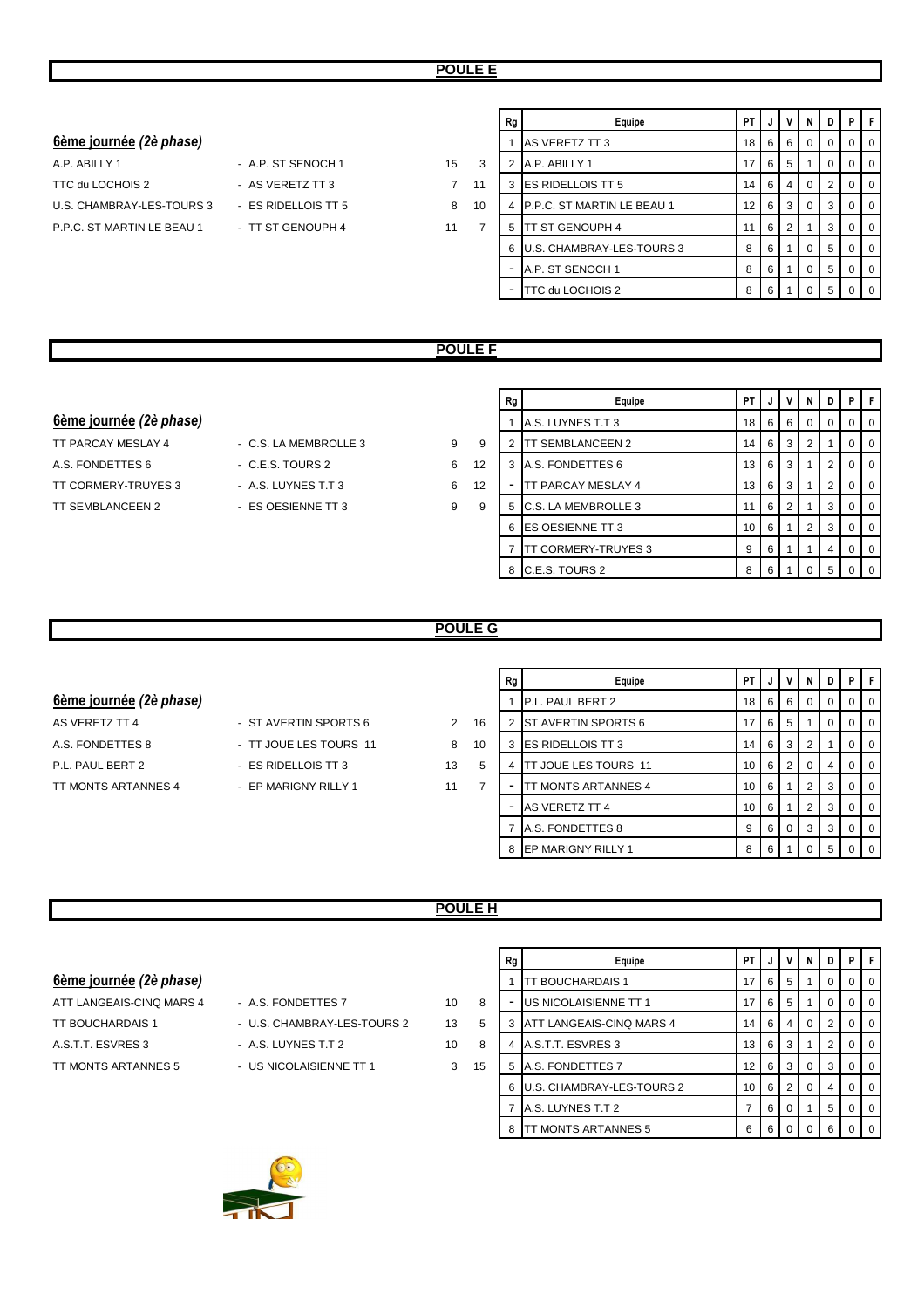#### **POULE A**

#### **6ème journée** (2è phase)

STE MAURE TT 3 Fxempt U.S. CHAMBRAY-LES-TOURS 4 - TT JOUE LES TOURS 13 5 4S TOURS T.T. 18 <sup>-</sup> TT BOUCHARDAIS 3 10 EP MARIGNY RILLY 2 - A.P. ABILLY 3 6

- -
- -

|   | Rg | Equipe                    | PT | J | ν              | N              | D        | Ρ        | F        |
|---|----|---------------------------|----|---|----------------|----------------|----------|----------|----------|
|   |    | <b>STE MAURE TT 3</b>     | 15 | 5 | 5              | $\Omega$       | $\Omega$ | 0        | $\Omega$ |
|   | 2  | 4S TOURS T.T. 18          | 13 | 6 | 3              |                | 2        | 0        | $\Omega$ |
| 5 |    | ITT JOUE LES TOURS 13     | 13 | 5 | 3              | $\overline{2}$ | $\Omega$ | 0        | $\Omega$ |
| ∩ | 4  | U.S. CHAMBRAY-LES-TOURS 4 | 11 | 5 | $\overline{2}$ | $\overline{2}$ | 1        | 0        | $\Omega$ |
| 4 | 5  | TT BOUCHARDAIS 3          | 8  | 5 | 1              |                | 3        | 0        | $\Omega$ |
|   | 6  | EP MARIGNY RILLY 2        |    | 5 | 1              | $\Omega$       | 4        | $\Omega$ | $\Omega$ |
|   |    | A.P. ABILLY 3             | 5  | 5 | 0              | 0              | 5        | 0        | $\Omega$ |

#### **POULE B**

## 6ème journée *(2è phase)*

- A.S MONTLOUIS/LOIRE 5 C.S. LA MEMBROLLE 5 0 1 A.P. ST SENOCH 3 - U.S. CHAMBRAY-LES-TOURS 5 4 C.E.S. TOURS 3 - TT PARCAY MESLAY 8 1
- LARCAY T.T. 3 **EXECUTE:** P.P.C. ST MARTIN LE BEAU 2 8
	-
	-

|   | Rg | Equipe                     | PT | J. | v              | N | D              | P | F        |
|---|----|----------------------------|----|----|----------------|---|----------------|---|----------|
|   | 1  | U.S. CHAMBRAY-LES-TOURS 5  | 17 | 6  | 5              | 1 | O              | 0 | $\Omega$ |
| O | 2  | C.S. LA MEMBROLLE 5        | 15 | 6  | 4              |   |                | 0 | $\Omega$ |
| 2 | 3  | A.P. ST SENOCH 3           | 14 | 6  | 4              | 0 | 2              | 0 | $\Omega$ |
| 9 | 4  | LARCAY T.T. 3              | 13 | 6  | 3              |   | $\overline{2}$ | 0 | $\Omega$ |
| 9 | 5  | TT PARCAY MESLAY 8         | 11 | 6  | $\overline{2}$ |   | 3              | 0 | $\Omega$ |
|   | 6  | C.E.S. TOURS 3             | 10 | 6  | $\overline{2}$ | 0 | 4              | 0 | $\Omega$ |
|   | 7  | P.P.C. ST MARTIN LE BEAU 2 | 8  | 6  |                | O | 5              | O | $\Omega$ |
|   |    | A.S MONTLOUIS/LOIRE 5      | 8  | 6  |                | 2 |                |   |          |

#### **POULE C**

**POULE D**

|                     |   |   | ĸu |               |
|---------------------|---|---|----|---------------|
|                     |   |   |    | U.S. VI       |
| ST MICHEL T.T. 2    | 4 | 6 | 2  | ES AM         |
| A.C. AMBOISE 5      | 6 | 4 | 3  | <b>ST MIC</b> |
| TT CORMERY-TRUYES 4 | 6 | 4 | 4  | $A.C.$ Af     |
| U.S. VERNOU 6       | 2 | 8 |    | t.t. mi       |
|                     |   |   | 6  |               |
|                     |   |   |    |               |

|                                |                       |   |   | Rg | Equipe                     | PTIJI    |                       | VN    |                | D | <b>P</b> F     |
|--------------------------------|-----------------------|---|---|----|----------------------------|----------|-----------------------|-------|----------------|---|----------------|
| <u>6ème journée</u> (2è phase) |                       |   |   |    | U.S. VERNOU 6              | $16$ 6 5 |                       |       | 0              |   | $01$ 0         |
| BEAUJARDIN BCT 5               | - ST MICHEL T.T. 2    | 4 | 6 |    | <b>IES AMBILLOU 1</b>      |          | $15 \ 6 \ 4$          |       |                |   | $01$ 0         |
| A.T.T. AZAY-SUR-CHER 5         | - A.C. AMBOISE 5      | 6 | 4 |    | <b>ST MICHEL T.T. 2</b>    | 14 I     |                       | 6 3   | 2              |   | 0 <sup>1</sup> |
| ES AMBILLOU 1                  | - TT CORMERY-TRUYES 4 | 6 | 4 |    | A.C. AMBOISE 5             | 12 I     |                       | 6 3 1 | $\Omega$       | 3 | 0 <sup>1</sup> |
| T.T. METTRAY 3                 | - U.S. VERNOU 6       | 2 | 8 |    | T.T. METTRAY 3             | 12 I     |                       | 6   2 | $\overline{2}$ | 2 | 0 <sup>1</sup> |
|                                |                       |   |   | 6  | A.T.T. AZAY-SUR-CHER 5     |          | $10 \quad 6 \quad 2$  |       | $\overline{0}$ | 4 | 0 <sup>1</sup> |
|                                |                       |   |   |    | <b>BEAUJARDIN BCT 5</b>    |          | $10$ 6 $\overline{2}$ |       | $\overline{0}$ | 4 | $01$ 0         |
|                                |                       |   |   | 8  | <b>TT CORMERY-TRUYES 4</b> |          | 6 I                   |       |                | 5 | $0$   0        |



#### 6ème journée (2è phase)

| <b>ES OESIENNE TT 4</b> |
|-------------------------|
| A.T.T. AZAY-SUR-CHER 4  |
| A.S.T.T. ESVRES 4       |
| TT MONTS ARTANNES 6     |

- TT SEMBLANCEEN 3 2
- A.S MONTLOUIS/LOIRE 4 1
- AS SAVONNIERES 3 3
- C.P. VEIGNE 3 6

|   | Rg | Equipe                  | PT |   | ٧ | N        | D              | Р | F |
|---|----|-------------------------|----|---|---|----------|----------------|---|---|
|   | 1  | AS SAVONNIERES 3        | 18 | 6 | 6 | $\Omega$ | 0              | 0 | 0 |
| 8 | 2  | A.S.T.T. ESVRES 4       | 15 | 6 | 4 | 1        |                | O | 0 |
| 9 | 3  | TT SEMBLANCEEN 3        | 14 | 6 | 4 | $\Omega$ | 2              | 0 | 0 |
| 7 |    | TT MONTS ARTANNES 6     | 14 | 6 | 4 | $\Omega$ | $\overline{2}$ | 0 | 0 |
| 4 | 5  | A.S MONTLOUIS/LOIRE 4   | 13 | 6 | 3 | 1        | 2              | 0 | 0 |
|   | 6  | A.T.T. AZAY-SUR-CHER 4  | 8  | 6 | 1 | $\Omega$ | 5              | 0 | 0 |
|   | -  | C.P. VEIGNE 3           | 8  | 6 | 1 | 0        | 5              | O | 0 |
|   | 8  | <b>ES OESIENNE TT 4</b> | 6  | 6 | ი | ი        | 6              |   |   |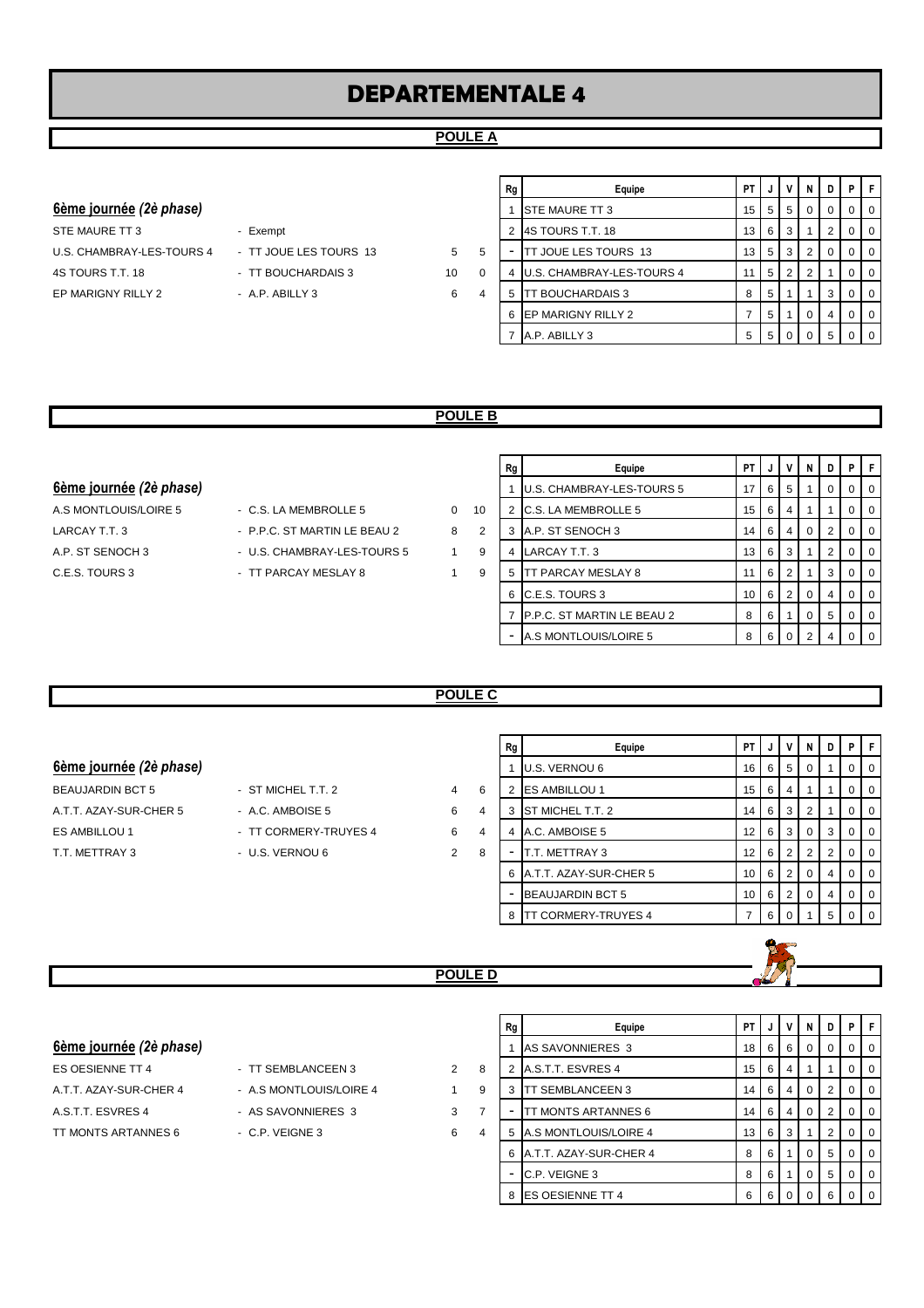#### 6ème journée (2è phase)

ASTT CHEMILLE S/DEME 1 - Exempt A.S. LUYNES T.T 5 - U.S. VERNOU 5 4 TT CASTELVALERIE 2 - RS ST CYR/LOIRE 8 5 TT SEMBLANCEEN 4 - US RENAUDINE TT 6 0 1

- -

|    | Rg             | Equipe                        | PT | J | ۷        | N | D              | P        | F        |
|----|----------------|-------------------------------|----|---|----------|---|----------------|----------|----------|
|    |                | US RENAUDINE TT 6             | 15 | 5 | 5        | 0 | 0              | 0        | $\Omega$ |
|    | $\overline{2}$ | TT CASTELVALERIE 2            | 13 | 6 | 3        | 1 | 2              | 0        | $\Omega$ |
| 6  | 3              | <b>ASTT CHEMILLE S/DEME 1</b> | 12 | 5 | 3        | 1 | 1              | $\Omega$ | $\Omega$ |
| 5  | 4              | <b>RS ST CYR/LOIRE 8</b>      | 10 | 5 | 2        | 1 | $\overline{2}$ | 0        | 0        |
| ١Ο | 5              | TT SEMBLANCEEN 4              | 8  | 5 | 1        | 1 | 3              | 0        | $\Omega$ |
|    | -              | U.S. VERNOU 5                 | 8  | 5 | 1        | 1 | 3              | 0        | 0        |
|    | 7              | A.S. LUYNES T.T 5             | 6  | 5 | $\Omega$ | 1 | 4              | 0        | 0        |
|    |                |                               |    |   |          |   |                |          |          |

#### **POULE F**

#### 6ème journée (2è phase)

- R.C. BALLAN 4 TT JOUE LES TOURS 14 6 4 ES VILLE AUX DAMES TT 5 - TT BOUCHARDAIS 4 3 7 RS ST CYR/LOIRE 6 - STE MAURE TT 4 3 2
- ES OESIENNE TT 5 U.S.E. AVOINE-BEAUMONT 3 0 10
	-
	-
- 

| Rg | Equipe                   | PT | J | v              | N        | D | P |   |
|----|--------------------------|----|---|----------------|----------|---|---|---|
|    | <b>RS ST CYR/LOIRE 6</b> | 17 | 6 | 5              | 1        | 0 | 0 |   |
|    | TT BOUCHARDAIS 4         | 17 | 6 | 5              | 1        | 0 | 0 | 0 |
| 3  | U.S.E. AVOINE-BEAUMONT 3 | 15 | 6 | 4              | 1        |   | O | 0 |
| 4  | ES VILLE AUX DAMES TT 5  | 12 | 6 | 3              | $\Omega$ | 3 | 0 | 0 |
| 5  | R.C. BALLAN 4            | 11 | 6 | $\overline{2}$ | 1        | 3 | O | 0 |
| 6  | STE MAURE TT 4           | 10 | 6 | $\overline{2}$ | $\Omega$ | 4 | 0 |   |
| 7  | TT JOUE LES TOURS 14     | 8  | 6 | 1              | 0        | 5 | 0 | 0 |
| 8  | ES OESIENNE TT 5         | 6  | 6 | $\Omega$       | 0        | 6 | O |   |

#### **POULE G**

#### 6ème journée (2è phase)

- A.S. LUYNES T.T 4 TT JOUE LES TOURS 15 TT BOUCHARDAIS 2 - TT CORMERY-TRUYES 5 10 T.T. BENAIS 3 - ATT LANGEAIS-CINQ MARS 6 3
- TT PARCAY MESLAY 7 TT CHINONAIS 5 4
	-
	-
	-

|                | Rg | Equipe                   | PT | J | v              | N        | D              | P        | F        |
|----------------|----|--------------------------|----|---|----------------|----------|----------------|----------|----------|
|                | 1  | TT BOUCHARDAIS 2         | 16 | 6 | 5              | $\Omega$ |                | 0        | 0        |
| 6              |    | TT CORMERY-TRUYES 5      | 16 | 6 | 5              | $\Omega$ |                | 0        | 0        |
| 3              | 3  | ATT LANGEAIS-CINQ MARS 6 | 14 | 6 | 4              | $\Omega$ | 2              | $\Omega$ | 0        |
| $\Omega$       |    | T.T. BENAIS 3            | 14 | 6 | 4              | $\Omega$ | 2              | $\Omega$ | $\Omega$ |
| $\overline{7}$ | 5  | A.S. LUYNES T.T 4        | 10 | 6 | $\overline{2}$ | 0        | 4              | $\Omega$ | $\Omega$ |
|                | -  | <b>TT CHINONAIS 5</b>    | 10 | 6 | $\overline{2}$ | 1        | $\overline{2}$ | $\Omega$ |          |
|                | 7  | TT PARCAY MESLAY 7       | 8  | 6 |                | O        | 5              | $\Omega$ | $\Omega$ |
|                | 8  | TT JOUE LES TOURS 15     | 7  | 6 |                |          | 5              | O        | O        |

#### **POULE H**

| <u>6ème journée (2è phase)</u> |
|--------------------------------|
| TT PARCAY MESLAY 6             |
|                                |

- 
- -

|                                |                       |                      |   | Rg | Equipe                          | PT I |                | V              | N         | D I            | PIF |                |
|--------------------------------|-----------------------|----------------------|---|----|---------------------------------|------|----------------|----------------|-----------|----------------|-----|----------------|
| 6ème journée <i>(2è phase)</i> |                       |                      |   |    | C.P. VEIGNE 2                   | 16   |                | 6 5 1          |           |                |     | ΙO             |
| TT PARCAY MESLAY 6             | - ST AVERTIN SPORTS 7 | $\mathbf{2}^{\circ}$ | 8 |    | <b>IES VILLE AUX DAMES TT 6</b> | 14   | 5 <sub>1</sub> | $\overline{4}$ |           |                |     | I 0            |
| A.T.T. AZAY-SUR-CHER 3         | - TT BLERE V.C. 4     |                      | 3 |    | A.T.T. AZAY-SUR-CHER 3          | 11   | 5 I            | 2              | 2         |                |     | I 0            |
| ES VILLE AUX DAMES TT 6        | - Exempt              |                      |   |    | <b>IT MONTS ARTANNES 7</b>      | 11   |                | 5 3            | $\circ$ 1 | <sup>2</sup>   |     | $\overline{0}$ |
| C.P. VEIGNE 2                  | - TT MONTS ARTANNES 7 | 9                    |   |    | 5 IST AVERTIN SPORTS 7          | 8    | 5 <sub>1</sub> | 2 <sup>1</sup> |           | 2 <sup>1</sup> |     |                |
|                                |                       |                      |   | 6  | <b>TT PARCAY MESLAY 6</b>       | 6    |                | 5 0            |           | $\overline{4}$ |     | <b>10</b>      |
|                                |                       |                      |   |    | T BLERE V.C. 4                  | 5    |                | 5 0            |           | 5 <sub>1</sub> |     | $\overline{0}$ |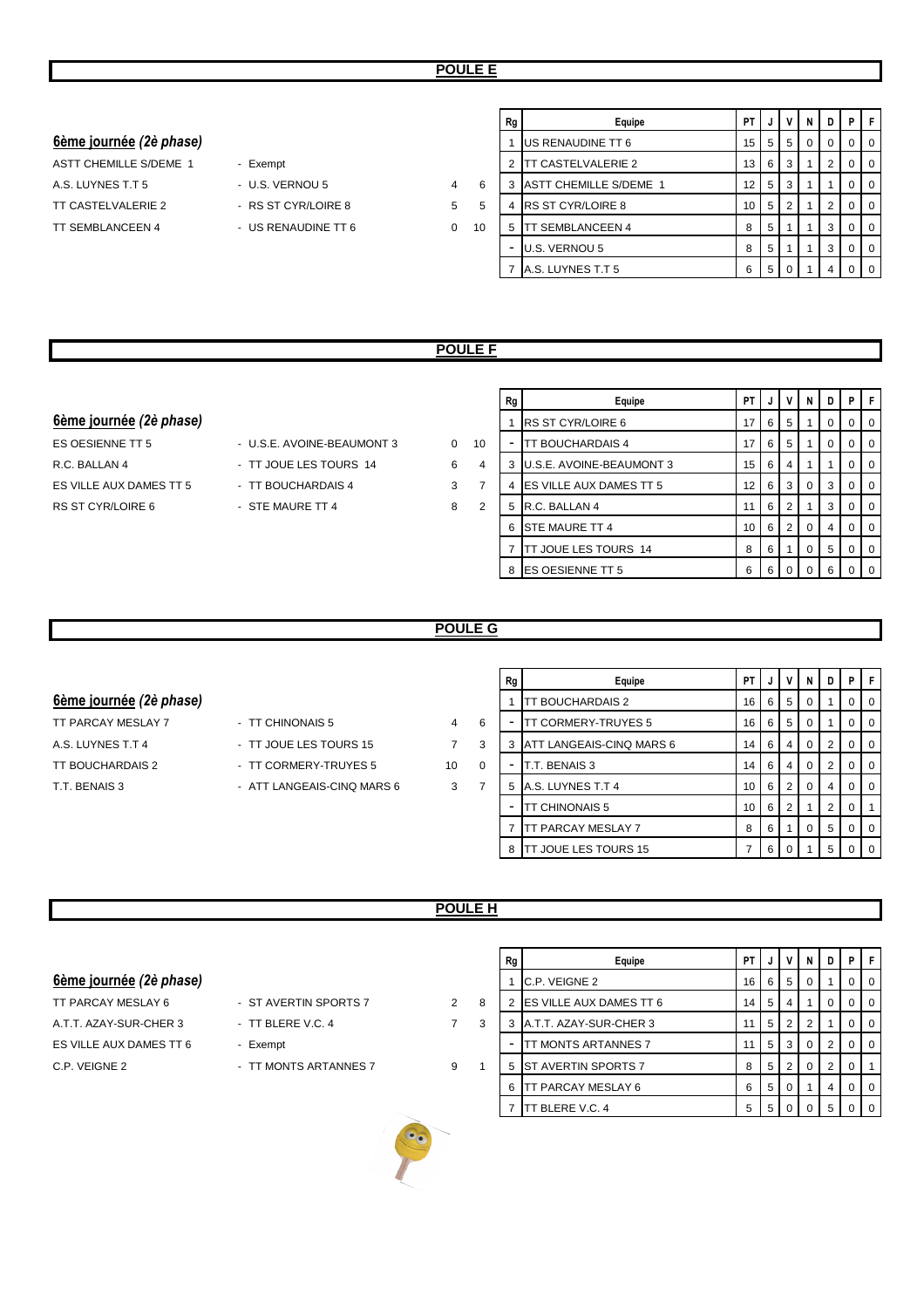|                           |                     |                |   | Rg | Equipe                    | PT              |             | $\mathsf{v}$   | N              | D                     | PF             |             |
|---------------------------|---------------------|----------------|---|----|---------------------------|-----------------|-------------|----------------|----------------|-----------------------|----------------|-------------|
| 6ème journée (2è phase)   |                     |                |   | 1  | P.L. PAUL BERT 3          | 17              | 6           | 5              |                | 0                     | 0              | 0           |
| AS VERETZ TT 5            | - P.L. PAUL BERT 3  | $\mathbf{1}$   | 9 | ۰  | U.S. CHAMBRAY-LES-TOURS 6 | 17              | 6           | 5              |                | 0                     | $\mathbf 0$    | $\mathbf 0$ |
| TTC du LOCHOIS 3          | - STE MAURE TT 5    | 3              | 7 |    | 3 A.P. ST SENOCH 2        | 15 <sub>1</sub> | 6           | 4              |                |                       | $\overline{0}$ | 0           |
| A.P. ST SENOCH 2          | - TT BOUCHARDAIS 5  | $\overline{7}$ | 3 | 4  | <b>TT BOUCHARDAIS 5</b>   | 13              | 6           | 3              |                | $\overline{2}$        | $\mathbf 0$    | 0           |
| U.S. CHAMBRAY-LES-TOURS 6 | - A.P. ABILLY 2     | 8              | 2 |    | 5 A.P. ABILLY 2           | 12              | 6           | 2              | 2              | 2                     | 0              | 0           |
|                           |                     |                |   |    | 6 AS VERETZ TT 5          | 8               | 6           |                | $\mathbf 0$    | 5                     | $\mathbf 0$    | 0           |
|                           |                     |                |   |    | 7 STE MAURE TT 5          | $\overline{7}$  | 6           |                | $\overline{0}$ | 4                     | 0              |             |
|                           |                     |                |   |    | 8 TTC du LOCHOIS 3        | 4               | 6           | $\overline{0}$ | $\overline{0}$ | 4                     | 0 <sub>1</sub> |             |
|                           |                     |                |   |    |                           |                 |             |                |                |                       |                |             |
|                           |                     | <b>POULE J</b> |   |    |                           |                 |             |                |                |                       |                |             |
|                           |                     |                |   |    |                           |                 |             |                |                |                       |                |             |
|                           |                     |                |   | Rg | Equipe                    | PT              | J           | V              | N              | $\bullet$ D $\bullet$ | PF             |             |
| 6ème journée (2è phase)   |                     |                |   |    | 1 T.T. METTRAY 2          | 17              | 6           | 5 <sup>5</sup> |                | $\mathbf 0$           | $\overline{0}$ | $\Omega$    |
| ATT LANGEAIS-CINQ MARS 7  | - BEAUJARDIN BCT 6  | 4              | 6 |    | 2 U.S. GENILLE TT 3       | 16 <sup>1</sup> | 6           | 5 <sup>5</sup> | $\overline{0}$ |                       | $\overline{0}$ | 0           |
| U.S. GENILLE TT 3         | - ES RIDELLOIS TT 6 | 10             | 0 |    | 3 4S TOURS T.T. 19        |                 | $14 \mid 6$ | $\overline{4}$ | $\overline{0}$ | $\overline{2}$        | 0 <sup>1</sup> |             |

**Rg Equipe PT J V N D P F** ST AVERTIN SPORTS 8 - A.S.P.T.T. TOURS 1 5 5 4 BEAUJARDIN BCT 6 12 6 3 0 3 0 3 0 0 T.T. METTRAY 2 - 4S TOURS T.T. 19 8 2 5 A.S.P.T.T. TOURS 1 10 6 1 2 3 0 0 - ST AVERTIN SPORTS 8 10 6 1 2 3 0 0 7 ES RIDELLOIS TT 6 9 6 1 1 4 0 0 8 ATT LANGEAIS-CINQ MARS 7 8 6 0 2 4 0

#### **POULE K**

|                          |                         |   |   | Rg | Equipe                   | <b>PT</b> |                |                | N              | D | PIF |                  |
|--------------------------|-------------------------|---|---|----|--------------------------|-----------|----------------|----------------|----------------|---|-----|------------------|
| 6ème journée (2è phase)  |                         |   |   |    | A.S MONTLOUIS/LOIRE 3    | 15        | 5              | -5             |                |   |     | $\overline{0}$   |
| US LA RICHE TT 3         | - Exempt                |   |   |    | <b>RS ST CYR/LOIRE 7</b> | 13        | 5 <sup>5</sup> | 4              |                |   |     | $\overline{1}$ 0 |
| <b>RS ST CYR/LOIRE 7</b> | - A.C. AMBOISE 4        | 6 | 4 |    | A.S.P.T.T. TOURS 2       | 12        | 5 <sub>1</sub> |                |                |   |     | $\overline{0}$   |
| A.S.T.T. ESVRES 5        | - A.S.P.T.T. TOURS 2    |   | 9 |    | A.C. AMBOISE 4           | 10        | 5              |                |                |   |     | $\overline{1}$ 0 |
| U.S. VERNOU 4            | - A.S MONTLOUIS/LOIRE 3 |   | 9 |    | US LA RICHE TT 3         | 9         | 5 <sup>5</sup> | 2 <sub>1</sub> | $\overline{0}$ |   |     | 0 I O            |
|                          |                         |   |   |    | U.S. VERNOU 4            |           | 5              |                | $\Omega$       | 4 |     | $\overline{0}$   |
|                          |                         |   |   |    | A.S.T.T. ESVRES 5        | 6         | 6              |                | $\Omega$       |   |     | 0 <sub>0</sub>   |





#### 5ème journée (2è phase)

- 
- A.C. AMBOISE 6 US RENAUDINE TT 7 8 ST AVERTIN SPORTS 9 - LARCAY T.T. 4 4 4
- AS VERETZ TT 6  $\overline{a}$  ST AVERTIN SPORTS 10  $\overline{a}$

|   | Rg | Equipe                     | PT | J | V              | N | D | P | F |
|---|----|----------------------------|----|---|----------------|---|---|---|---|
|   |    | AS VERETZ TT 6             | 13 | 5 | 4              | 0 |   | 0 | 0 |
| 2 | 2  | LARCAY T.T. 4              | 13 | 5 | 4              | 0 |   | 0 | 0 |
| 6 | 3  | A.C. AMBOISE 6             | 12 | 5 | 3              | 1 |   | 0 | 0 |
| 2 | 4  | <b>ST AVERTIN SPORTS 9</b> | 9  | 5 | $\overline{2}$ | 0 | 3 | 0 | 0 |
|   | 5  | US RENAUDINE TT 7          | 7  | 5 | 1              | 0 | 4 | 0 | 0 |
|   | 6  | ST AVERTIN SPORTS 10       | 6  | 5 | 0              |   | 4 | Ω | U |

#### **POULE B**

|                         |                     |  | . | — 1 <del>- 1</del> -      |   |  |  |  |
|-------------------------|---------------------|--|---|---------------------------|---|--|--|--|
| Sème journée (2è phase) |                     |  |   | <b>JUS RENAUDINE TT 8</b> |   |  |  |  |
| TT BOUCHARDAIS 6        | US LA RICHE TT 4    |  |   | US LA RICHE TT 4          |   |  |  |  |
| Exempt                  | TT MONTS ARTANNES 8 |  |   | IC.P. VEIGNE 4            | ∸ |  |  |  |

C.P. VEIGNE 4 - US RENAUDINE TT 8 3

|   | Rg | Equipe                      | PT |   |   |   | D |  |
|---|----|-----------------------------|----|---|---|---|---|--|
|   |    | US RENAUDINE TT 8           | 10 | 4 | 3 |   |   |  |
| 6 | 2  | US LA RICHE TT 4            | 8  | 4 |   | ≘ |   |  |
|   | 3  | C.P. VEIGNE 4               | 8  | 4 | ◠ | າ |   |  |
| 7 | 4  | <b>ITT MONTS ARTANNES 8</b> | 8  | 4 |   | ≘ |   |  |
|   | 5  | TT BOUCHARDAIS 6            | 6  | 4 |   | ว |   |  |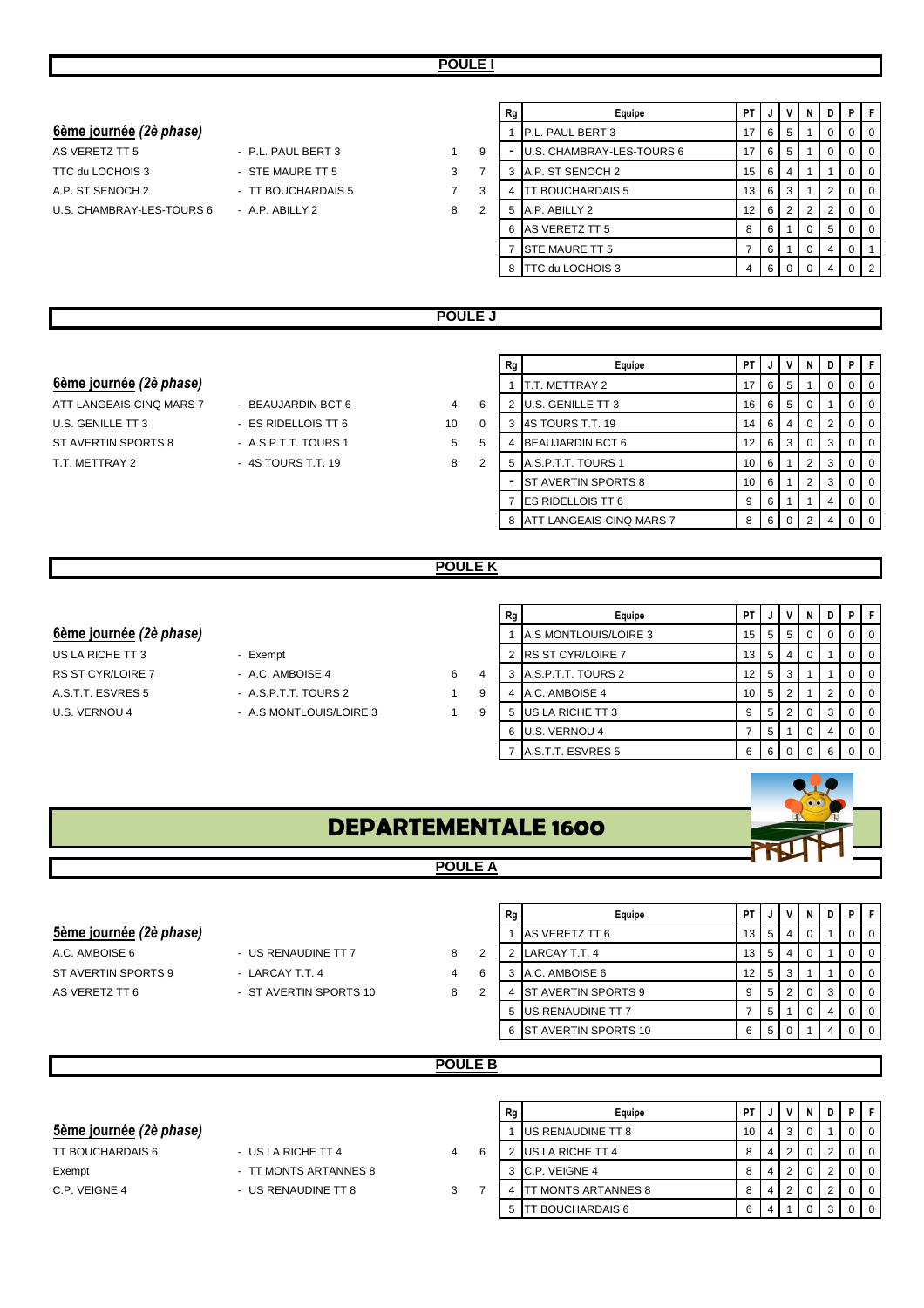# **DEPARTEMENTALE 1 FEMININE**

#### **5ème journée** (2è phase)

| Exempt                  |
|-------------------------|
| <b>BEAUJARDIN BCT 1</b> |
| LANGEAIS-CINQ MARS 1    |

 $-4S$  TOURS T.T. 3 - AS VERETZ TT 1 7 3 - RS ST CYR/LOIRE 1 3 7

| 7 |
|---|
| 3 |

| Rg | Equipe                   | PT |   | v | N        | D | P | F        |
|----|--------------------------|----|---|---|----------|---|---|----------|
| 1  | 4S TOURS T.T. 3          | 12 | 4 | 4 | 0        | 0 | 0 | 0        |
| 2  | <b>RS ST CYR/LOIRE 1</b> | 10 | 4 | 3 | $\Omega$ |   | 0 | $\Omega$ |
| 3  | <b>BEAUJARDIN BCT 1</b>  | 8  | 4 | 2 | 0        | 2 | 0 | $\Omega$ |
| 4  | LANGEAIS-CINQ MARS 1     | 3  | 3 | 0 | 0        | 3 | 0 | $\Omega$ |
| 5  | AS VERETZ TT 1           | 3  | 3 | 0 | ი        | 3 | 0 | $\Omega$ |

**Match Langeais / Véretz annulé (J2)**

| Pépalités financières<br>(d'après Règlement des Championnats par Equipes)                                                              |
|----------------------------------------------------------------------------------------------------------------------------------------|
| N° Club, Equipe, Poule, Licence, Clt, Points (5,00€)                                                                                   |
| N° Licence erroné :                                                                                                                    |
| 6è journée (2° phase) : 0002 4S Tours TT 17                                                                                            |
|                                                                                                                                        |
| <b>Equipe Incomplète:</b>                                                                                                              |
| 6ème journée (2° phase) : 0038 USE Avoine-Beaumont 2 - 0566 TT Joué-lès-Tours 12                                                       |
| N°Equipe:                                                                                                                              |
| 6è journée (2° phase) : 0349 TT Monts Artannes 5 - 0464 TT Parçay-Meslay 8 - 0566 TT Joué-lès-Tours 12                                 |
|                                                                                                                                        |
| Forfait (10,00 €) :                                                                                                                    |
| 6è journée (2° phase) : 0102 AC Amboise 1                                                                                              |
|                                                                                                                                        |
| Aucune pénalité financière a été mise pour la transmission des résultats sur internet car depuis le changement d'hébergeur de la FFTT, |
| il s'avère que beaucoup de clubs ont des soucis pour saisir les résultats. Aussi nous vous demandons de nous envoyer                   |
| par mail les résultats de vos rencontres si vous rencontrez des soucis.                                                                |

# **Fermeture Secrétariat du Comité**

A compter du Mercredi 13 Avril - Réouverture Lundi 18 Avril 2016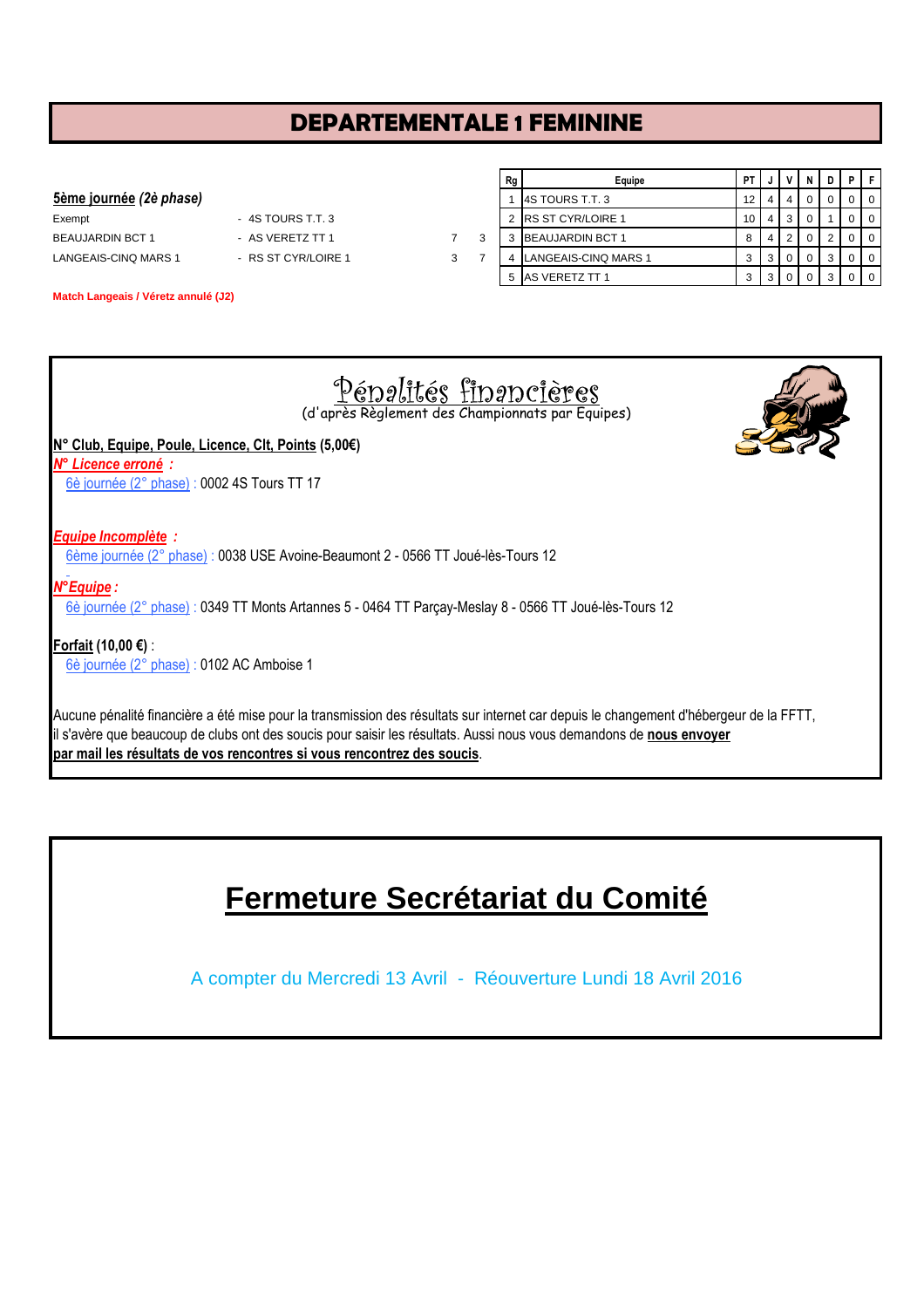# **EQUIPES JEUNES**

# **JUNIORS GARCONS**

#### **DEPARTEMENTALE 1**

#### **Poule A**

- 
- 

| 5ème journée (2è phase) |                       |         | Rg | Equipe                     | PT I            | JIV        |  | PIF            |
|-------------------------|-----------------------|---------|----|----------------------------|-----------------|------------|--|----------------|
| TT JOUE LES TOURS 2     | - R.C. BALLAN 1       | 6<br>≖  |    | <b>US LA RICHE TT 1</b>    | 10 <sub>1</sub> | 4 3        |  |                |
| AS SAVONNIERES 1        | - C.S. LA MEMBROLLE 1 | Reporté |    | <b>TT JOUE LES TOURS 2</b> | 9               | $3 \mid 3$ |  | I 0            |
| Exempt                  | - US LA RICHE TT 1    |         |    | 3 R.C. BALLAN 1            |                 |            |  | $\overline{0}$ |
|                         |                       |         |    | <b>AS SAVONNIERES 1</b>    | 3               | 3   0      |  | $\overline{0}$ |
|                         |                       |         |    | <b>C.S. LA MEMBROLLE 1</b> |                 |            |  | <b>10</b>      |

 $\bullet$ 

#### **5ème journée** (2è phase)

4S TOURS T.T. 1 - Ent. PARCAY-MESLAY / ESO 1 8 Exempt - RS ST CYR/LOIRE 1

- TT JOUE LES TOURS 1 A.S MONTLOUIS/LOIRE 1 6
	-

|                | Rg | Equipe                             | PT | u |                | N | D | Р |   |
|----------------|----|------------------------------------|----|---|----------------|---|---|---|---|
| $\overline{4}$ |    | <b>TT JOUE LES TOURS 1</b>         | 12 | 4 | 4              | 0 | 0 | O | O |
| 2              | 2  | A.S MONTLOUIS/LOIRE 1              | 10 | 4 | 3              | 0 |   |   | O |
|                | 3  | <b>RS ST CYR/LOIRE 1</b>           |    |   | $\overline{2}$ | 0 |   | 0 |   |
|                | 4  | 4S TOURS T.T. 1                    | 6  | 4 |                | 0 | 3 | 0 | O |
|                | 5  | Ent. PARCAY-MESLAY / ES OESIENNE 1 | 4  | Δ | U              | O | 4 |   | O |
|                |    |                                    |    |   |                |   |   |   |   |

#### **DEPARTEMENTALE 2**

#### **5ème journée** (2è phase)

- TT JOUE LES TOURS 3 A.S. FONDETTES 1 5 5 5
	-
- Exempt A.S MONTLOUIS/LOIRE 2

| 5ème journée (2è phase) |                         |         | Rg | Equipe                    | PT |   |  |  |  |
|-------------------------|-------------------------|---------|----|---------------------------|----|---|--|--|--|
| TT JOUE LES TOURS 3     | - A.S. FONDETTES 1      | 5.      |    | A.C. AMBOISE 1            | 9  |   |  |  |  |
| TT CHINONAIS 1          | - A.C. AMBOISE 1        | Reporté |    | <b>TT CHINONAIS 1</b>     | 9  |   |  |  |  |
| Exempt                  | - A.S MONTLOUIS/LOIRE 2 |         |    | <b>T JOUE LES TOURS 3</b> |    |   |  |  |  |
|                         |                         |         |    | <b>A.S. FONDETTES 1</b>   | 6  |   |  |  |  |
|                         |                         |         |    | 5 A.S MONTLOUIS/LOIRE 2   | 5  | 4 |  |  |  |

| <b>CADETS</b>           |
|-------------------------|
| <b>DEPARTEMENTALE 1</b> |
|                         |

#### 5ème journée (2è phase)

TT JOUE LES TOURS 2 - U.S. CHAMBRAY-LES-TOURS 1 4 US RENAUDINE TT 2 - A.C. AMBOISE 1 2 3 LANGEAIS-CINQ MARS 1 - P.L. PAUL BERT 1 5

|               | Rg | Equipe                     | PT | J | ν | N | D | Ρ | F |
|---------------|----|----------------------------|----|---|---|---|---|---|---|
| 6             |    | <b>TT JOUE LES TOURS 2</b> | 13 | 5 | 4 | 0 | 1 | O | O |
| $\mathcal{P}$ | 2  | P.L. PAUL BERT 1           | 11 | 5 | 2 | 2 | 1 | 0 | 0 |
| 5             | 3  | U.S. CHAMBRAY-LES-TOURS 1  | 11 | 5 | 2 | 2 | 1 | 0 | O |
|               | 4  | LANGEAIS-CINQ MARS 1       | 10 | 5 | 2 | 1 | 2 | 0 | U |
|               | 5  | A.C. AMBOISE 1             | 8  | 5 | 1 |   | 3 | 0 | ∩ |
|               | 6  | US RENAUDINE TT 2          | 7  | 5 |   | O | 4 |   |   |
|               |    |                            |    |   |   |   |   |   |   |
| R             |    |                            |    |   |   |   |   |   |   |

#### **Poule**

#### 5ème journée (2è phase)

| U.S.E. AVOINE-BEAUMONT |
|------------------------|
| 4S TOURS T.T. 1        |
| TT BLERE V.C. 1        |

- 1 ES VILLE AUX DAMES TT 2 5 - ES VILLE AUX DAMES TT 1 4
	- TT MONTS ARTANNES 1 3

|   | Rg | Equipe                         | РT |   | v              | N | D | Ρ |  |
|---|----|--------------------------------|----|---|----------------|---|---|---|--|
| 5 |    | U.S.E. AVOINE-BEAUMONT 1       | 13 | 5 | 3              | 2 | O |   |  |
| 6 | 2  | <b>ES VILLE AUX DAMES TT 1</b> | 12 | 5 | 3              |   |   |   |  |
| 7 | 3  | ES VILLE AUX DAMES TT 2        | 11 | 5 | $\overline{2}$ | 2 |   |   |  |
|   | 4  | TT MONTS ARTANNES 1            | 9  | 5 | 2              | 0 | 3 |   |  |
|   | 5  | 4S TOURS T.T. 1                | 9  | 5 | 1              | 2 | っ |   |  |
|   | 6  | TT BLERE V.C. 1                | 6  | 5 | U              |   |   |   |  |

# **Poule B**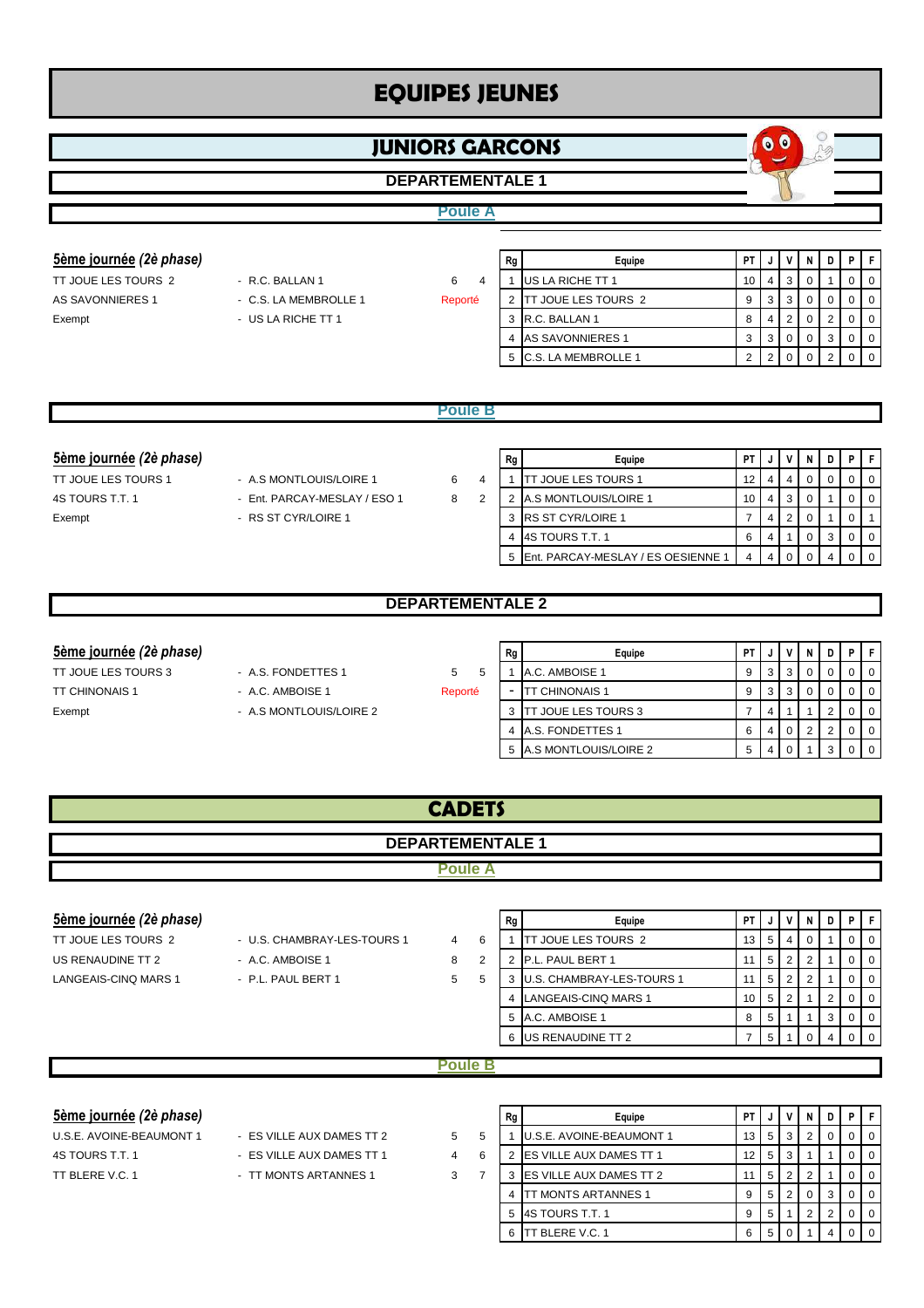#### **Poule A**

#### **5ème journée** (2è phase)

TT JOUE LES TOURS 1 - P.L. PAUL BERT 2 8 LANGEAIS-CINQ MARS 2 - P.P.C. ST MARTIN LE BEAU 1 5

- US RENAUDINE TT 1 Ent. PARCAY-MESLAY / ESO 1
	-

|               | Rg             | Eauipe                             | РT | J | ν | N        | D | Ρ        | F |
|---------------|----------------|------------------------------------|----|---|---|----------|---|----------|---|
| $\mathcal{P}$ |                | TT JOUE LES TOURS 1                | 13 | 5 | 4 | 0        | 1 | 0        | 0 |
|               | 2              | P.L. PAUL BERT 2                   | 11 | 5 | 3 | 0        | 2 | 0        | 0 |
| 5             | 3              | Ent. PARCAY-MESLAY / ES OESIENNE 1 | 10 | 4 | 3 | $\Omega$ | 1 | 0        | 0 |
|               | $\overline{4}$ | IP.P.C. ST MARTIN LE BEAU 1        | 8  | 5 | 1 | 1        | 3 | $\Omega$ | 0 |
|               | 5              | LANGEAIS-CINQ MARS 2               | 8  | 5 |   |          | 3 | $\Omega$ | 0 |
|               | 6              | US RENAUDINE TT 1                  | 6  | 4 |   | O        | 3 | O        | n |
|               |                |                                    |    |   |   |          |   |          |   |

#### **Poule B**

#### $5$ ème journée (2è phase)

- LARCAY T.T. 1 **FILLE 1** TT BOUCHARDAIS 1 8 2 A.S. LUYNES T.T 1 - ES OESIENNE TT 1 2 8
- Exempt RS ST CYR/LOIRE 1

| Rg             | Equipe                   | PΤ |   |   | N | D | Р |   |
|----------------|--------------------------|----|---|---|---|---|---|---|
|                | <b>RS ST CYR/LOIRE 1</b> | 11 | 4 | 3 |   | Ω |   | 0 |
| $\overline{2}$ | <b>ES OESIENNE TT 1</b>  | 11 | 4 | 3 |   | ი |   | 0 |
| 3              | LARCAY T.T. 1            | 8  | 4 | 2 | 0 | 2 |   | 0 |
| 4              | A.S. LUYNES T.T 1        | 6  | 4 |   | ი | 3 |   | 0 |
| 5              | TT BOUCHARDAIS 1         |    | 4 |   |   | 4 |   | 0 |

#### **DEPARTEMENTALE 3**

#### **5ème journée** (2è phase)

Entente ST MICHEL - BENAIS 1 ES RIDELLOIS TT 1 2 Exempt TT CASTELVALERIE 1



|    | Rg | Equipe                       | PT |   |   | D | D |  |
|----|----|------------------------------|----|---|---|---|---|--|
| 10 |    | <b>IES RIDELLOIS TT 1</b>    | 12 |   |   |   |   |  |
| 8  |    | <b>AS VERETZ TT 1</b>        | 10 |   | 3 |   |   |  |
|    | 3  | Entente ST MICHEL - BENAIS 1 |    |   | 2 |   |   |  |
|    |    | <b>TT CASTELVALERIE 1</b>    | 6  | 4 |   | 3 |   |  |
|    | 5  | A.T.T. AZAY-SUR-CHER 1       |    |   |   |   |   |  |



## **MINIMES GARCONS**

## **Poule A DEPARTEMENTALE 1**

#### **5ème journée** (2è phase)

4S TOURS T.T. 2 - ES VILLE AUX DAMES TT 1 10

- P.L. PAUL BERT 1 R.C. BALLAN 1 10
	-
- ST AVERTIN SPORTS 1 US LA RICHE TT 1 7 3 3 ST AVERTIN SPORTS 1 11 5 3 0 2 0 0

|          | Rg | Equipe                     | PT |   | ١ | N              | D              | P        | F        |
|----------|----|----------------------------|----|---|---|----------------|----------------|----------|----------|
| $\Omega$ |    | 4S TOURS T.T. 2            | 14 | 5 | 4 |                | 0              | 0        | $\Omega$ |
| $\Omega$ | 2  | <b>IP.L. PAUL BERT 1</b>   | 13 | 5 | 3 | $\overline{2}$ | 0              | $\Omega$ | $\Omega$ |
| 3        | 3  | <b>ST AVERTIN SPORTS 1</b> | 11 | 5 | 3 | 0              | 2              | $\Omega$ | 0        |
|          | 4  | US LA RICHE TT 1           | 9  | 5 |   | $\overline{2}$ | $\overline{2}$ | $\Omega$ | 0        |
|          | 5  | ES VILLE AUX DAMES TT 1    | 8  | 5 |   |                | 3              | 0        | 0        |
|          | 6  | R.C. BALLAN 1              | 5  | 5 | 0 |                | 5              | 0        | 0        |

#### **Poule B**

#### **5ème journée** (2è phase)

T.T. BENAIS 1 - Ent. PARCAY-MESLAY / ESO 1 4 6 C.S. LA MEMBROLLE 1 - RS ST CYR/LOIRE 1 0 10

- A.S MONTLOUIS/LOIRE 1 4S TOURS T.T. 1 7 3
	-
	-

| Rg | Equipe                             | PT |   |   |   |  |
|----|------------------------------------|----|---|---|---|--|
|    | 4S TOURS T.T. 1                    | 13 | 5 |   |   |  |
| 2  | <b>RS ST CYR/LOIRE 1</b>           | 13 | 5 |   |   |  |
| 3  | A.S MONTLOUIS/LOIRE 1              | 13 | 5 | O |   |  |
| 4  | Ent. PARCAY-MESLAY / ES OESIENNE 1 | 8  | 5 |   | 3 |  |
| 5  | C.S. LA MEMBROLLE 1                |    | 5 | 2 | 3 |  |
| 6  | T. BENAIS 1.                       | 6  | 5 |   |   |  |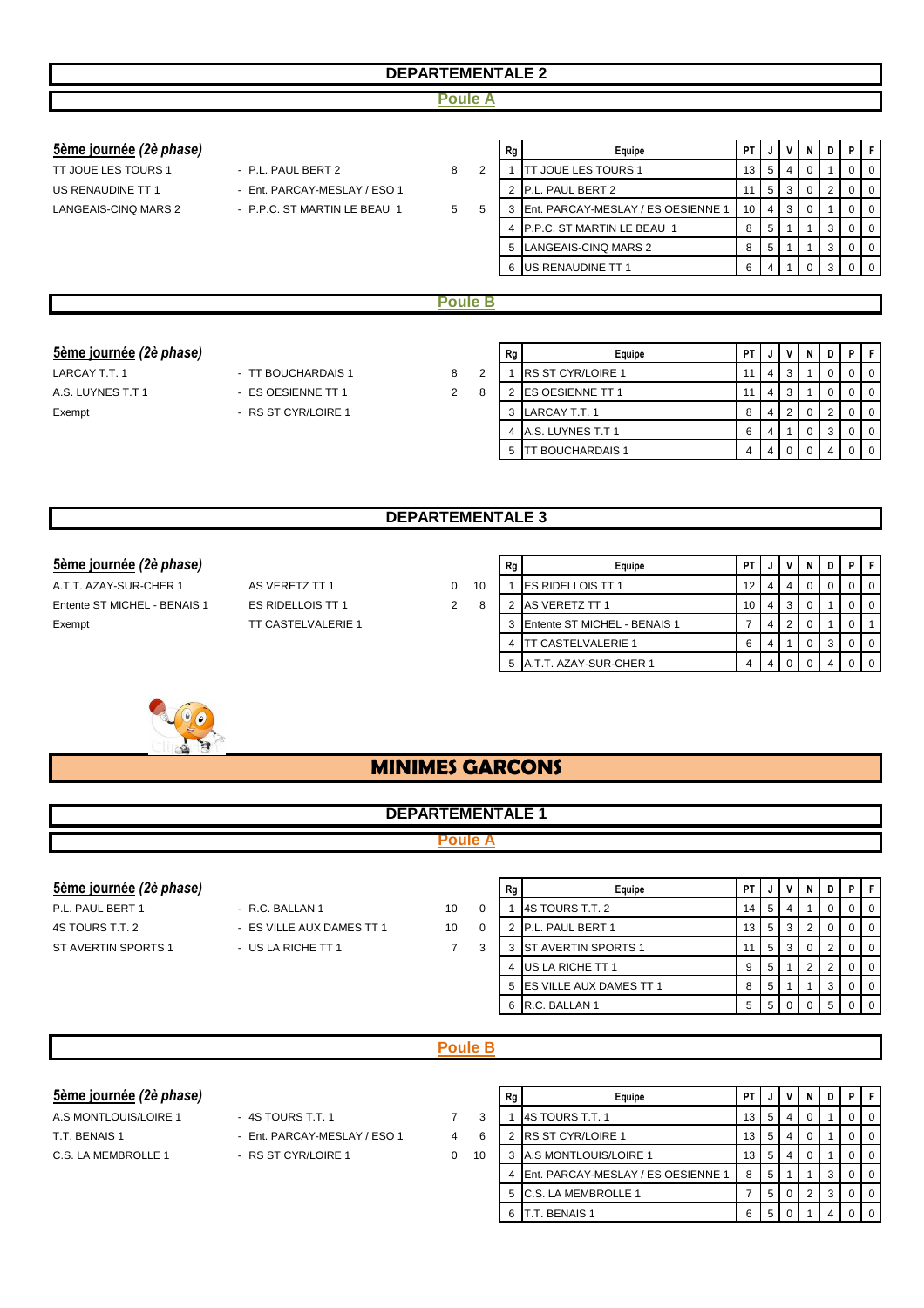#### **Poule A**

| 5ème journée (2è phase)   |                     |                     | Rg | Equipe                   | <b>PT</b>       | J              | V              | N            | D | P        | F              |
|---------------------------|---------------------|---------------------|----|--------------------------|-----------------|----------------|----------------|--------------|---|----------|----------------|
| ST AVERTIN SPORTS 2       | - A.S. FONDETTES 1  | 2<br>8              |    | A.C. AMBOISE 1           | 15              | 5              | 5              | 0            | 0 | 0        | $\mathbf 0$    |
| ST MICHEL TT 1            | - A.C. AMBOISE 1    | 10<br>$\Omega$      |    | 2 A.S. FONDETTES 1       | 13              | 5              | 4              | 0            |   | 0        | $\mathbf 0$    |
| <b>TT CASTELVALERIE 1</b> | $-4S$ TOURS T.T. 3  | <b>NP</b>           |    | 3 ST MICHEL TT 1         | 9               | 5              | 2              | 0            | 3 | 0        | $\mathbf 0$    |
|                           |                     |                     | 4  | 4S TOURS T.T. 3          | 8               | 4              | $\overline{2}$ | 0            | 2 | 0        | $\mathbf 0$    |
|                           |                     |                     |    | 5 ST AVERTIN SPORTS 2    | 6               | 5              |                | 0            | 3 | 0        |                |
|                           |                     |                     |    | 6 TT CASTELVALERIE 1     | 4               | 4              | $\Omega$       | $\Omega$     | 4 | $\Omega$ | $\Omega$       |
|                           |                     |                     |    |                          |                 |                |                |              |   |          |                |
|                           |                     | <b>Poule B</b>      |    |                          |                 |                |                |              |   |          |                |
|                           |                     |                     |    |                          |                 |                |                |              |   |          |                |
|                           |                     |                     |    |                          |                 |                |                |              |   |          |                |
| 5ème journée (2è phase)   |                     |                     | Rg | Equipe                   | <b>PT</b>       | J              | $\mathsf{v}$   | $\mathsf{N}$ | D | P.       | F              |
| A.S MONTLOUIS/LOIRE 2     | - TT BOUCHARDAIS 1  | 3<br>6              |    | <b>ES RIDELLOIS TT 1</b> | 15 <sub>1</sub> | 5              | 5              | 0            | 0 | 0        | $\mathbf 0$    |
| <b>TT CHINONAIS 1</b>     | - A.C. AMBOISE 2    | Reporté             |    | 2 A.S MONTLOUIS/LOIRE 2  | 12              | 5              | 3              |              | 1 | 0        | $\mathbf 0$    |
| A.T.T. AZAY-SUR-CHER 1    | - ES RIDELLOIS TT 1 | $\overline{2}$<br>8 |    | 3 <b>ITT CHINONAIS 1</b> | 9               | 4              | 2              |              |   | 0        | $\mathbf 0$    |
|                           |                     |                     |    | 4 A.C. AMBOISE 2         | 8               | $\overline{4}$ | 2              | 0            | 2 | 0        | $\mathbf 0$    |
|                           |                     |                     |    | 5 TT BOUCHARDAIS 1       | 6               | 5              |                | 0            | 3 | 0        | $\overline{1}$ |
|                           |                     |                     |    | 6 A.T.T. AZAY-SUR-CHER 1 | 5               | 5              | 0              | 0            | 5 | 0        | $\Omega$       |
|                           |                     |                     |    |                          |                 |                |                |              |   |          |                |
|                           |                     |                     |    |                          |                 |                |                |              |   |          |                |

#### **DEPARTEMENTALE 1**

## **Poule A**

**NP**

#### **5ème journée** (2è phase)

A.S MONTLOUIS/LOIRE 1 - Ent. PARCAY-MESLAY / ESO 1 1 LANGEAIS-CINQ MARS 1 - TT MONTS ARTANNES 1 3

- 4S TOURS T.T. 1 U.S. CHAMBRAY-LES-TOURS 1
	- -

|   | Rg | Equipe                             | PT |   | ν | N | D |  |
|---|----|------------------------------------|----|---|---|---|---|--|
|   |    | LANGEAIS-CINQ MARS 1               | 13 | 5 | 4 | 0 |   |  |
| 4 | 2  | 4S TOURS T.T. 1                    | 12 | 4 | 4 | 0 | 0 |  |
| 2 | 3  | Ent. PARCAY-MESLAY / ES OESIENNE 1 | 11 | 5 | 3 | 0 | 2 |  |
|   | 4  | TT MONTS ARTANNES 1                | 7  | 5 |   | 0 | 4 |  |
|   | 5  | A.S MONTLOUIS/LOIRE 1              |    | 5 |   | 0 | 4 |  |
|   | 6  | U.S. CHAMBRAY-LES-TOURS 1          | 6  | 4 |   |   |   |  |

 $\Gamma$  $\mathbb{R}$ 

**SL** 

#### **Poule B**

**NP**

#### **5ème journée** (2è phase)

4S TOURS T.T. 3 - 4S TOURS T.T. 2

# TT JOUE LES TOURS 1 - A.S MONTLOUIS/LOIRE 2 4 1 AS SAVONNIERES 1 - ST AVERTIN SPORTS 1 1 4

| Rg | Equipe                      | PT |   |   | N | D | Ρ |   |
|----|-----------------------------|----|---|---|---|---|---|---|
|    | <b>ITT JOUE LES TOURS 1</b> | 13 | 5 | 4 | 0 |   | 0 | 0 |
| 2  | 4S TOURS T.T. 2             | 12 | 4 | 4 | 0 | 0 | 0 | 0 |
| 3  | ST AVERTIN SPORTS 1         | 11 | 5 | 3 | 0 | 2 | 0 | 0 |
| 4  | A.S MONTLOUIS/LOIRE 2       |    | 5 |   | 0 | 4 | O | 0 |
|    | <b>AS SAVONNIERES 1</b>     |    | 5 |   | 0 | 4 | 0 | 0 |
| 6  | 4S TOURS T.T. 3             | 6  | 4 |   |   | 3 |   | 0 |

#### **5ème journée** (2è phase) **Burge PT Second Letter Second Letter PT D P F A Letter PT J V N D P F** LARCAY T.T. 1 - TT CHINONAIS 1 1 4 1 TT CHINONAIS 1 15 5 0 0 0 0 0 TT CASTELVALERIE 1 - ES RIDELLOIS TT 1  $NP$  | 2 LARCAY T.T. 1 | 11 | 5 | 3 | 0 | 2 | 0 | 0 ES VILLE AUX DAMES TT 2 - RS ST CYR/LOIRE 1 5 F 3 ES RIDELLOIS TT 1 10 4 3 0 1 0 0 4 ES VILLE AUX DAMES TT 2 8 5 2 0 2 0 1 5 TT CASTELVALERIE 1 6 4 1 0 3 0 0 RS ST CYR/LOIRE 1 **NP DEPARTEMENTALE 2** Forfait Général **Poule A**